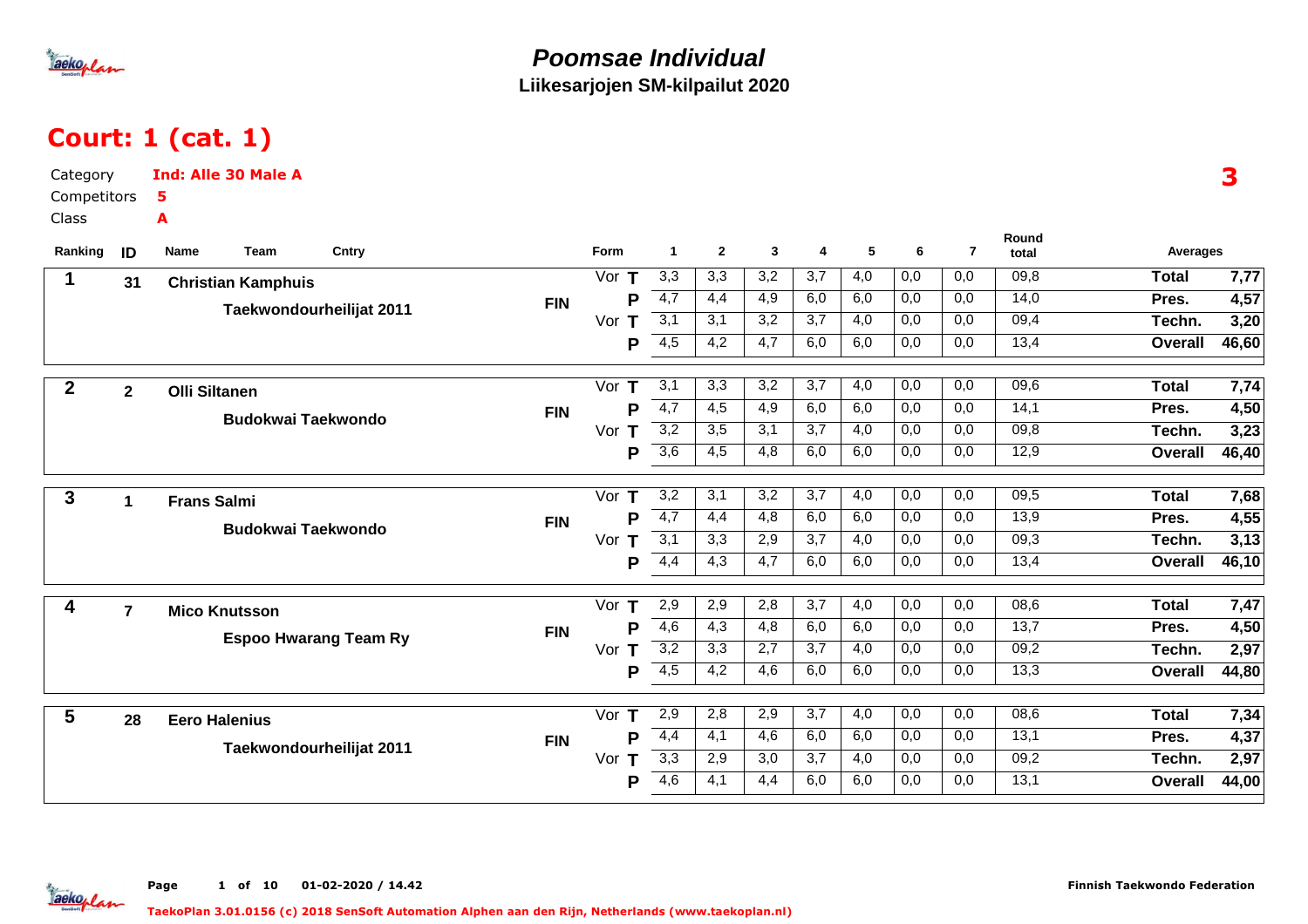

## Court: 1 (cat. 2)

| Category         |                 | <b>Ind: Alle 30 Female A</b> |                                |            |          |                      |                  |                  |                  |                  |                  |                  |                |                | 3     |
|------------------|-----------------|------------------------------|--------------------------------|------------|----------|----------------------|------------------|------------------|------------------|------------------|------------------|------------------|----------------|----------------|-------|
| Competitors      |                 | 5                            |                                |            |          |                      |                  |                  |                  |                  |                  |                  |                |                |       |
| Class            |                 | A                            |                                |            |          |                      |                  |                  |                  |                  |                  |                  |                |                |       |
| Ranking          | ID              | Name<br>Team                 | Cntry                          |            | Form     | $\blacktriangleleft$ | $\mathbf{2}$     | $\mathbf{3}$     | 4                | 5                | 6                | $\overline{7}$   | Round<br>total | Averages       |       |
| $\mathbf 1$      | 25              | <b>Naam Suomalainen</b>      |                                |            | Vor $T$  | 3,0                  | 3,2              | 3,1              | 3,7              | 4,0              | 0,0              | 0,0              | 09,3           | <b>Total</b>   | 7,61  |
|                  |                 |                              |                                | <b>FIN</b> | P        | 4,4                  | 4,6              | 4,4              | 6,0              | 6,0              | 0,0              | 0,0              | 13,4           | Pres.          | 4,50  |
|                  |                 | <b>Mudo Ry</b>               |                                |            | Vor $T$  | $\overline{3,2}$     | $\overline{3,3}$ | 2,9              | 3,7              | 4,0              | 0,0              | 0,0              | 09,4           | Techn.         | 3,11  |
|                  |                 |                              |                                |            | P        | 4,4                  | 4,7              | 4,5              | 6,0              | 6,0              | 0,0              | 0,0              | 13,6           | Overall        | 45,70 |
| $\boldsymbol{2}$ |                 |                              |                                |            | Vor T    | $\overline{3,1}$     | 3,3              | 3,0              | $\overline{3,7}$ | 4,0              | 0,0              | 0,0              | 09,4           | <b>Total</b>   | 7,59  |
|                  | 14              | Linda Räkköläinen            |                                | <b>FIN</b> | P        | 4,4                  | 4,7              | 4,4              | 6,0              | 6,0              | 0,0              | 0,0              | 13,5           | Pres.          | 4,51  |
|                  |                 |                              | Helsingin Itsepuolustuskoulu   |            | Vor<br>T | 3,2                  | 3,1              | 2,8              | 3,7              | 4,0              | 0,0              | 0,0              | 09,1           | Techn.         | 3,08  |
|                  |                 |                              |                                |            | P        | 4,5                  | $\overline{4,6}$ | $\overline{4,5}$ | 6,0              | 6,0              | 0,0              | 0,0              | 13,6           | <b>Overall</b> | 45,60 |
|                  |                 |                              |                                |            |          |                      |                  |                  |                  |                  |                  |                  |                |                |       |
| 3                | $5\phantom{.0}$ | Eevi Huuskonen               |                                |            | Vor $T$  | 3,1                  | 3,0              | $\overline{2,7}$ | $\overline{3,7}$ | $\overline{4,0}$ | $\overline{0,0}$ | 0,0              | 08,8           | <b>Total</b>   | 7,54  |
|                  |                 |                              | <b>Espoo Hwarang Team Ry</b>   | <b>FIN</b> | P        | 4,4                  | 4,5              | 4,6              | 6,0              | 6,0              | 0,0              | 0,0              | 13,5           | Pres.          | 4,54  |
|                  |                 |                              |                                |            | Vor $T$  | 3,1                  | 3,1              | 3,0              | $\overline{3,7}$ | 4,0              | 0,0              | 0,0              | 09,2           | Techn.         | 3,00  |
|                  |                 |                              |                                |            | P        | $-4,5$               | 4,6              | 4,6              | 6,0              | 6,0              | 0,0              | 0,0              | 13,7           | <b>Overall</b> | 45,20 |
| 4                | 38              | Nea Säynäjoki                |                                |            | Vor<br>T | 2,8                  | 2,9              | 2,6              | $\overline{3,7}$ | 4,0              | $\overline{0,0}$ | 0,0              | 08,3           | <b>Total</b>   | 7,34  |
|                  |                 |                              |                                | <b>FIN</b> | P        | $\overline{4,4}$     | 4,4              | 4,5              | 6,0              | 6,0              | 0,0              | 0,0              | 13,3           | Pres.          | 4,46  |
|                  |                 |                              | Tampereen Kumgang Taekwondo Ry |            | Vor $T$  | 3,0                  | 3,2              | $\overline{2,7}$ | $\overline{3,7}$ | $\overline{4,0}$ | 0,0              | 0,0              | 08,9           | Techn.         | 2,87  |
|                  |                 |                              |                                |            | P        | 4,4                  | 4,6              | 4,5              | 6,0              | 6,0              | 0,0              | 0,0              | 13,5           | <b>Overall</b> | 44,00 |
| 5                | 13              | <b>Mira Mänty</b>            |                                |            | Vor $T$  | 2,8                  | $\overline{2,7}$ | $\overline{2,3}$ | $\overline{3,7}$ | 4,0              | $\overline{0,0}$ | $\overline{0,0}$ | 07,8           | <b>Total</b>   | 6,83  |
|                  |                 |                              |                                | <b>FIN</b> | Р        | $\overline{4,2}$     | 4,2              | 4,2              | 6,0              | 6,0              | 0,0              | 0,0              | 12,6           | Pres.          | 4,21  |
|                  |                 |                              | Helsingin Itsepuolustuskoulu   |            | Vor<br>Т | $\overline{2,3}$     | 2,9              | 2,7              | 3,7              | 4,0              | 0,0              | 0,0              | 07,9           | Techn.         | 2,61  |
|                  |                 |                              |                                |            | Р        | 4,2                  | 4,2              | 4,3              | 6,0              | 6,0              | 0,0              | 0,0              | 12,7           | <b>Overall</b> | 41,00 |
|                  |                 |                              |                                |            |          |                      |                  |                  |                  |                  |                  |                  |                |                |       |

Page 2 of 10 01-02-2020 / 14.42

aekoplan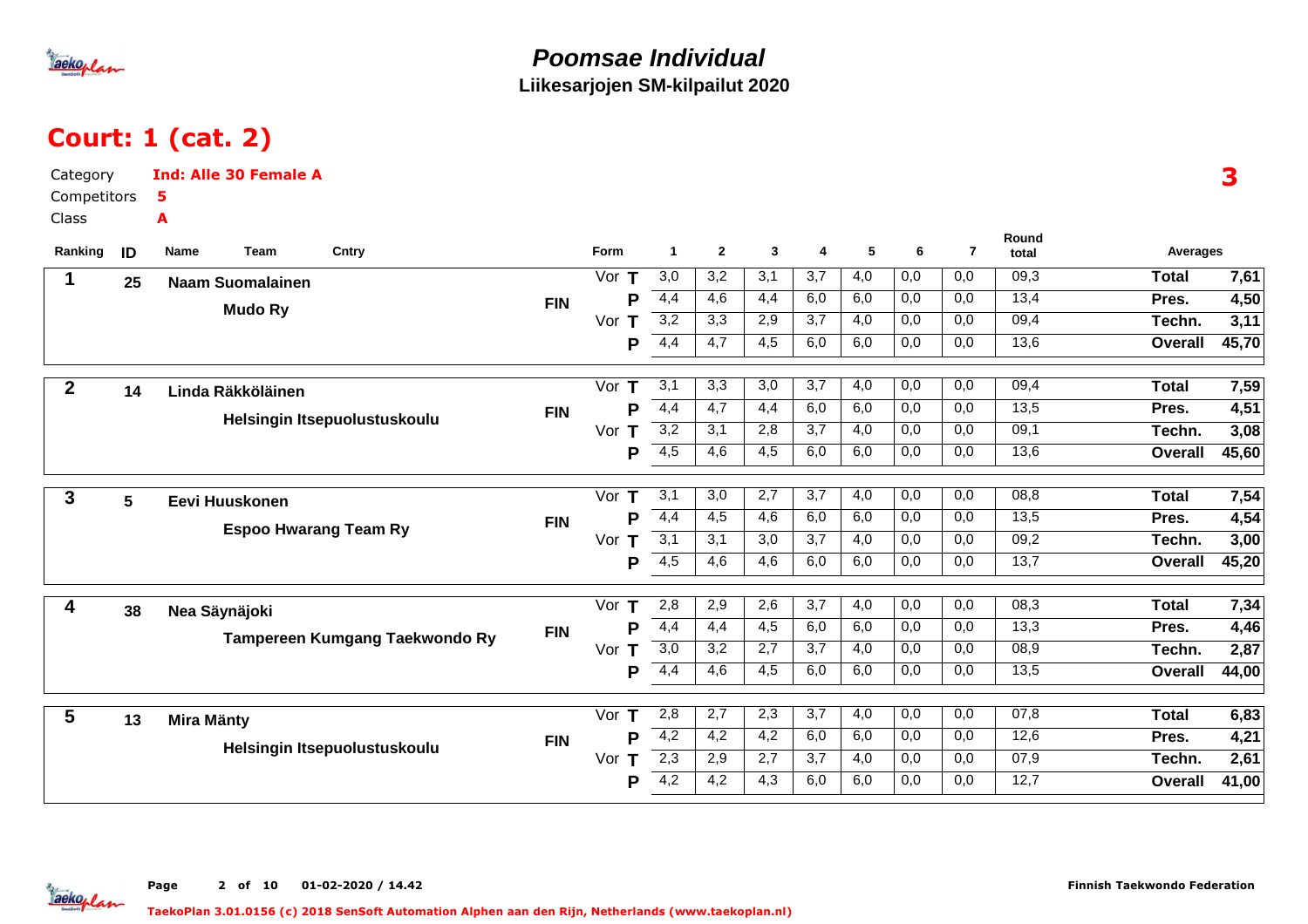

## Court: 1 (cat. 3)

| Category<br>Competitors<br>Class<br>Ranking | ID | 2<br>A<br>Name           | <b>Ind: Kadetit Male A</b><br>Team | Cntry                        |            | <b>Form</b> |     | $\overline{2}$ | $\mathbf{3}$ | 4   | 5   | 6   |     | Round<br>total | Averages     | 3     |
|---------------------------------------------|----|--------------------------|------------------------------------|------------------------------|------------|-------------|-----|----------------|--------------|-----|-----|-----|-----|----------------|--------------|-------|
|                                             | 18 |                          | Lassi Kaasinen                     |                              |            | Vor<br>т    | 3,1 | 2,6            | 2,4          | 3,7 | 4,0 | 0,0 | 0,0 | 08,1           | <b>Total</b> | 7,06  |
|                                             |    |                          |                                    | Herttoniemen Taekwondo Hwang | <b>FIN</b> | Р           | 4,5 | 4,2            | 4,3          | 6,0 | 6,0 | 0,0 | 0,0 | 13,0           | Pres.        | 4,35  |
|                                             |    |                          |                                    |                              |            | Vor $T$     | 2,7 | 2,8            | 2,7          | 3,7 | 4,0 | 0,0 | 0,0 | 08,2           | Techn.       | 2,71  |
|                                             |    |                          |                                    |                              |            | Р           | 4,3 | 4,4            | 4,4          | 6,0 | 6,0 | 0,0 | 0,0 | 13,1           | Overall      | 42,40 |
| 2                                           | 30 |                          |                                    |                              |            | Vor $T$     | 2,6 | 2,5            | 2,5          | 3,7 | 4,0 | 0,0 | 0,0 | 07,6           | Total        | 6,86  |
|                                             |    |                          | Alex Jürgens                       |                              | <b>FIN</b> | Р           | 4,3 | 4,1            | 4,3          | 6,0 | 6,0 | 0,0 | 0,0 | 12,7           | Pres.        | 4,25  |
|                                             |    | Taekwondourheilijat 2011 |                                    |                              |            | т<br>Vor    | 3,0 | 2,5            | 2,6          | 3,7 | 4,0 | 0,0 | 0,0 | 08,1           | Techn.       | 2,61  |
|                                             |    |                          |                                    |                              |            | Р           | 4,3 | 4,2            | 4,3          | 6,0 | 6,0 | 0,0 | 0,0 | 12,8           | Overall      | 41,20 |
|                                             |    |                          |                                    |                              |            |             |     |                |              |     |     |     |     |                |              |       |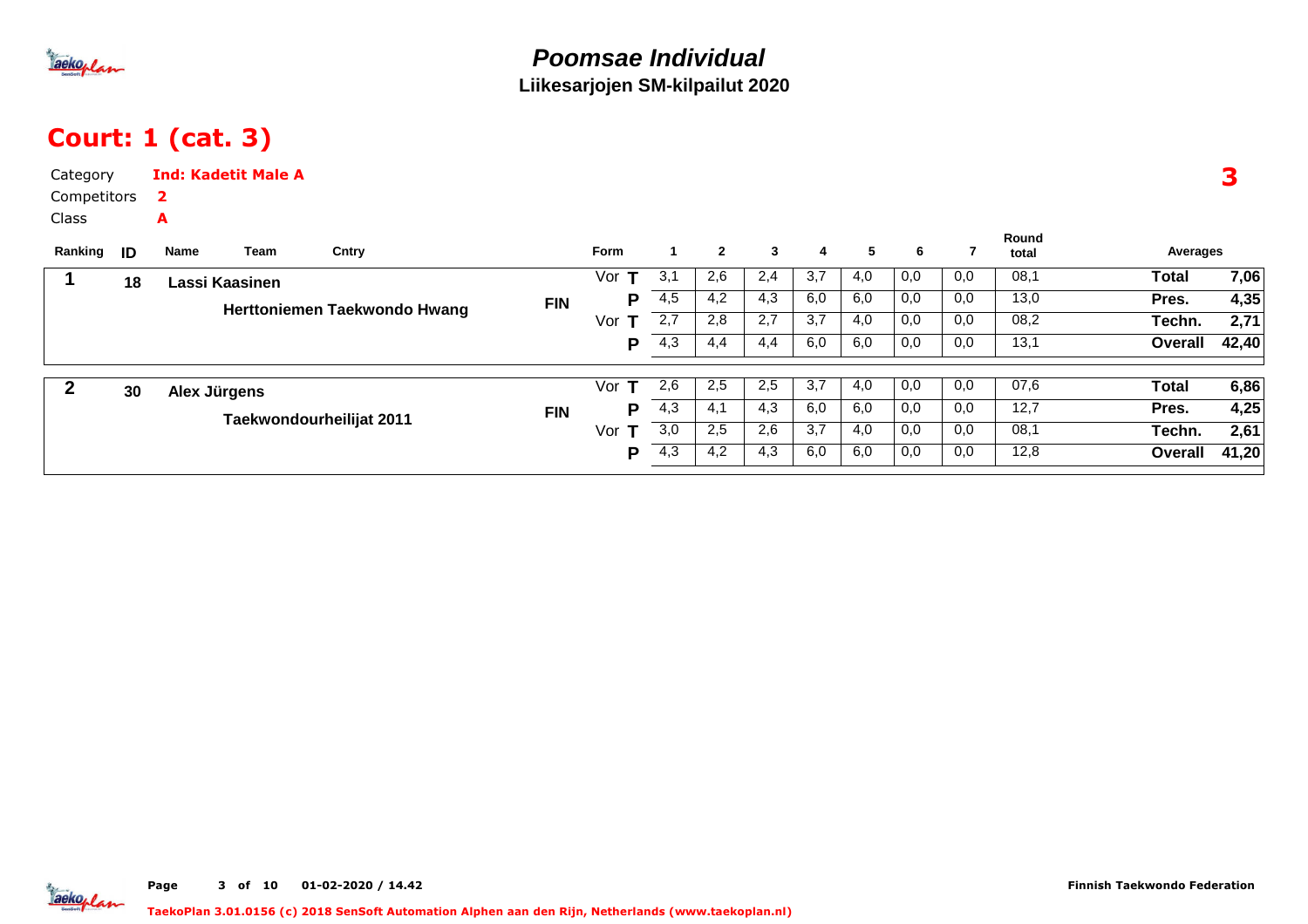

## Court: 1 (cat. 5)

| Category<br>Competitors    |    |           | <b>Ind: Juniorit Male A</b> |                              |            |             |     |                |     |     |     |     |     |                |          |       |
|----------------------------|----|-----------|-----------------------------|------------------------------|------------|-------------|-----|----------------|-----|-----|-----|-----|-----|----------------|----------|-------|
| Class<br>Ranking <b>ID</b> |    | A<br>Name | Team                        | Cntry                        |            | <b>Form</b> |     | $\overline{2}$ | 3   | 4   | 5   | 6   |     | Round<br>total | Averages |       |
|                            | 11 |           | <b>Pranav Punaganti</b>     |                              |            | Vor         | 2,9 | 3,2            | 2,9 | 3,7 | 4,0 | 0,0 | 0,0 | 09,0           | Total    | 6,96  |
|                            |    |           |                             |                              | <b>FIN</b> | P           | 4,1 | 4,3            | 4,2 | 6,0 | 6,0 | 0,0 | 0,0 | 12,6           | Pres.    | 4,16  |
|                            |    |           |                             | <b>Espoo Hwarang Team Ry</b> |            | Vor $T$     | 2,7 | 2,6            | 2,5 | 3,7 | 4,0 | 0,0 | 0,0 | 07,8           | Techn.   | 2,80  |
|                            |    |           |                             |                              |            | D           | 4,2 | 4,2            | 4,0 | 6,0 | 6,0 | 0,0 | 0,0 | 12,4           | Overall  | 41,80 |



Finnish Taekwondo Federation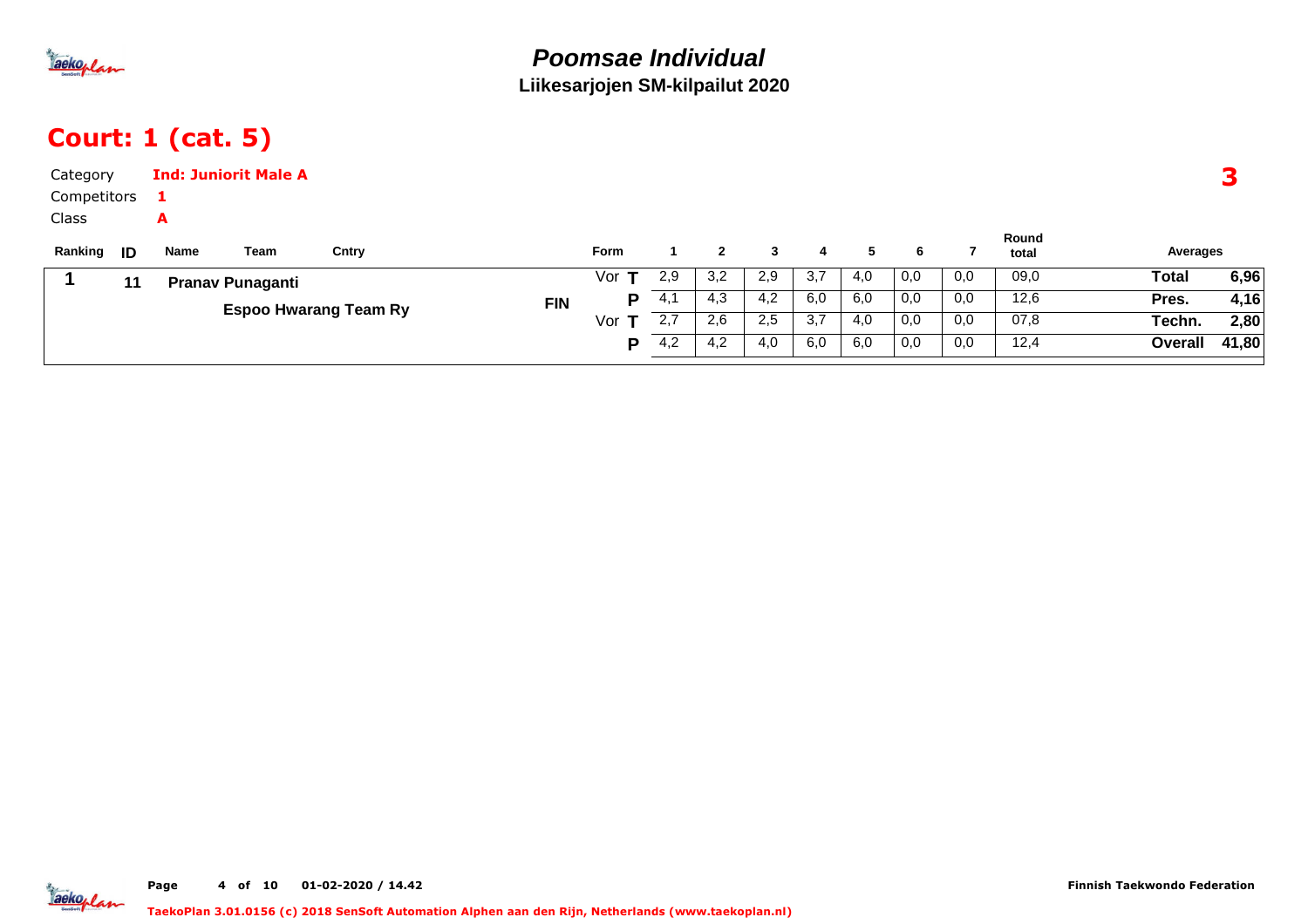

aekoplan

### **Poomsae IndividualLiikesarjojen SM-kilpailut 2020**

# Court: 1 (cat. 12)

| Category         |    | <b>Ind: Kadetit Female A</b> |                         |                             |            |          |                  |                  |                  |                  |                  |                  |                |                |                | 3     |
|------------------|----|------------------------------|-------------------------|-----------------------------|------------|----------|------------------|------------------|------------------|------------------|------------------|------------------|----------------|----------------|----------------|-------|
| Competitors      |    | 5                            |                         |                             |            |          |                  |                  |                  |                  |                  |                  |                |                |                |       |
| Class            |    | A                            |                         |                             |            |          |                  |                  |                  |                  |                  |                  |                |                |                |       |
| Ranking          | ID | Name                         | Team                    | Cntry                       |            | Form     | $\overline{1}$   | $\overline{2}$   | 3                | 4                | 5                | 6                | $\overline{7}$ | Round<br>total | Averages       |       |
| 1                | 21 |                              | Airada Heikkinen        |                             |            | Vor $T$  | $\overline{3,0}$ | 2,9              | 3,1              | 2,6              | $\overline{3,0}$ | 0,0              | 0,0            | 14,6           | <b>Total</b>   | 7,54  |
|                  |    |                              |                         |                             | <b>FIN</b> | P        | 4,3              | 4,8              | 4,3              | 4,4              | 4,6              | 0,0              | 0,0            | 22,4           | Pres.          | 4,45  |
|                  |    |                              |                         | <b>Kuopion Taekwondo Ry</b> |            | Vor $T$  | 3,4              | 3,2              | 3,1              | 3,2              | 3,2              | 0,0              | 0,0            | 16,1           | Techn.         | 3,09  |
|                  |    |                              |                         |                             |            | P        | 4,4              | 4,6              | 4,3              | 4,4              | 4,7              | 0,0              | 0,0            | 22,4           | Overall        | 75,50 |
| $\boldsymbol{2}$ | 33 |                              | <b>Aino Kortelainen</b> |                             |            | Vor<br>T | 2,6              | 2,9              | 3,3              | 2,5              | 3,0              | 0,0              | 0,0            | 14,3           | <b>Total</b>   | 7,50  |
|                  |    |                              |                         |                             | <b>FIN</b> | P        | 4,3              | 4,8              | $\overline{4,5}$ | $\overline{4,4}$ | 4,5              | 0,0              | 0,0            | 22,5           | Pres.          | 4,50  |
|                  |    |                              |                         | Taekwondourheilijat 2011    |            | Vor T    | $\overline{3,2}$ | 3,1              | 3,1              | 3,2              | 3,2              | 0,0              | 0,0            | 15,8           | Techn.         | 3,00  |
|                  |    |                              |                         |                             |            | P        | 4,4              | 4,7              | 4,5              | 4,4              | 4,7              | 0,0              | 0,0            | 22,7           | <b>Overall</b> | 75,30 |
| $\mathbf{3}$     | 27 | <b>Bella Buuri</b>           |                         |                             |            | T<br>Vor | 2,8              | $\overline{2,7}$ | 2,6              | 2,8              | $\overline{3,1}$ | $\overline{0,0}$ | 0,0            | 14,0           | <b>Total</b>   | 7,27  |
|                  |    |                              |                         |                             | <b>FIN</b> | P        | 4,2              | 4,6              | 4,3              | 4,3              | 4,5              | 0,0              | 0,0            | 21,9           | Pres.          | 4,37  |
|                  |    |                              |                         | Taekwondourheilijat 2011    |            | Vor $T$  | $\overline{2,9}$ | 3,0              | $\overline{3,3}$ | 2,6              | $\overline{3,2}$ | 0,0              | 0,0            | 15,0           | Techn.         | 2,90  |
|                  |    |                              |                         |                             |            | P        | $\overline{4,3}$ | 4,5              | $\overline{4,3}$ | 4,2              | 4,7              | 0,0              | 0,0            | 22,0           | <b>Overall</b> | 72,90 |
| 4                | 36 | Sofia Sarala                 |                         |                             |            | Vor<br>Т | 2,7              | 2,3              | 3,1              | 2,6              | 3,1              | 0,0              | 0,0            | 13,8           | <b>Total</b>   | 7,15  |
|                  |    |                              |                         |                             | <b>FIN</b> | P        | 4,2              | $\overline{4,2}$ | 4,4              | $\overline{4,3}$ | 4,5              | 0,0              | 0,0            | 21,6           | Pres.          | 4,34  |
|                  |    |                              |                         | Taekwondourheilijat 2011    |            | Vor<br>Τ | 2,8              | 2,8              | 2,9              | 2,8              | 3,2              | 0,0              | 0,0            | 14,5           | Techn.         | 2,81  |
|                  |    |                              |                         |                             |            | P        | 4,2              | 4,5              | 4,3              | 4,3              | 4,6              | 0,0              | 0,0            | 21,9           | <b>Overall</b> | 71,80 |
| 5                | 29 |                              | Victoria Hentunen       |                             |            | Vor $T$  | 2,2              | 2,4              | 2,4              | 2,1              | 2,9              | 0,0              | 0,0            | 12,0           | <b>Total</b>   | 6,92  |
|                  |    |                              |                         |                             | <b>FIN</b> | P        | $\overline{4,1}$ | 4,2              | $\overline{4,3}$ | 4,1              | 4,5              | 0,0              | 0,0            | 21,2           | Pres.          | 4,29  |
|                  |    |                              |                         | Taekwondourheilijat 2011    |            | Vor<br>T | 2,6              | 2,9              | 3,0              | 2,9              | 3,2              | 0,0              | 0,0            | 14,6           | Techn.         | 2,63  |
|                  |    |                              |                         |                             |            | P        | $\overline{4,1}$ | 4,5              | 4,3              | 4,3              | 4,6              | 0,0              | 0,0            | 21,8           | <b>Overall</b> | 69,60 |
|                  |    |                              |                         |                             |            |          |                  |                  |                  |                  |                  |                  |                |                |                |       |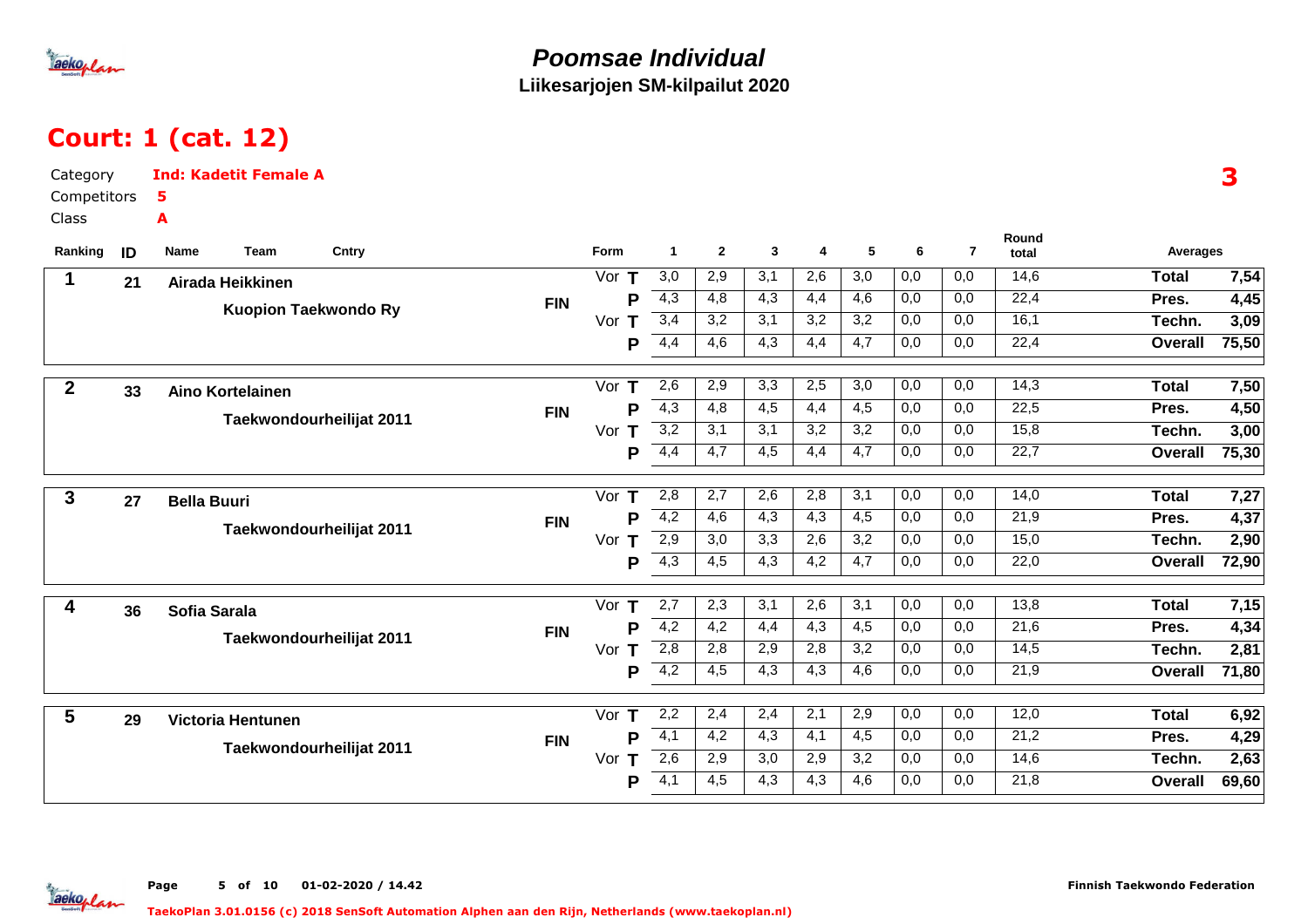

## Court: 1 (cat. 13)

| Category         |    | Ind: Yli 40 Male A           |                                    |            |          |                  |                |                  |                  |                  |                  |                |                |                | 3     |
|------------------|----|------------------------------|------------------------------------|------------|----------|------------------|----------------|------------------|------------------|------------------|------------------|----------------|----------------|----------------|-------|
| Competitors      |    | 5                            |                                    |            |          |                  |                |                  |                  |                  |                  |                |                |                |       |
| Class            |    | A                            |                                    |            |          |                  |                |                  |                  |                  |                  |                |                |                |       |
| Ranking          | ID | Team<br>Name                 | Cntry                              |            | Form     | $\mathbf{1}$     | $\overline{2}$ | $\mathbf{3}$     | 4                | 5                | 6                | $\overline{7}$ | Round<br>total | Averages       |       |
| 1                | 15 | <b>Kim Rejman</b>            |                                    |            | Vor $T$  | $\overline{3,1}$ | 2,9            | $\overline{2,7}$ | 0,0              | 0,0              | 0,0              | 0,0            | 08,7           | <b>Total</b>   | 7,21  |
|                  |    |                              | Helsingin Taekwondoseura Ry        | <b>FIN</b> | P        | 4,3              | 4,4            | 4,6              | 0,0              | 0,0              | 0,0              | 0,0            | 13,3           | Pres.          | 4,38  |
|                  |    |                              |                                    |            | Vor T    | $\overline{2,3}$ | 3,2            | 2,8              | 0,0              | 0,0              | 0,0              | 0,0            | 08,3           | Techn.         | 2,83  |
|                  |    |                              |                                    |            | P        | $\overline{4,1}$ | 4,4            | 4,5              | 0,0              | 0,0              | 0,0              | 0,0            | 13,0           | Overall        | 43,30 |
| $\boldsymbol{2}$ | 6  | <b>Matti Huuskonen</b>       |                                    |            | Vor $T$  | 3,0              | 2,4            | 2,7              | 0,0              | 0,0              | 0,0              | 0,0            | 08,1           | <b>Total</b>   | 7,04  |
|                  |    |                              | <b>Espoo Hwarang Team Ry</b>       | <b>FIN</b> | P        | $\overline{4,3}$ | 4,3            | $\overline{4,5}$ | $\overline{0,0}$ | 0,0              | 0,0              | 0,0            | 13,1           | Pres.          | 4,34  |
|                  |    |                              |                                    |            | Vor $T$  | 2,4              | 2,8            | 2,9              | 0,0              | 0,0              | 0,0              | 0,0            | 08,1           | Techn.         | 2,70  |
|                  |    |                              |                                    |            | P        | 4,2              | 4,3            | 4,4              | 0,0              | 0,0              | 0,0              | 0,0            | 12,9           | <b>Overall</b> | 42,20 |
| $\mathbf{3}$     | 16 | <b>Inkwon Hwang</b>          |                                    |            | Vor<br>Т | 2,6              | 2,8            | 2,2              | 0,0              | 0,0              | $\overline{0,0}$ | 0,0            | 07,6           | <b>Total</b>   | 6,76  |
|                  |    |                              | Herttoniemen Taekwondo Hwang       | <b>FIN</b> | P        | 4,2              | 4,3            | 4,3              | 0,0              | 0,0              | 0,0              | 0,0            | 12,8           | Pres.          | 4,25  |
|                  |    |                              |                                    |            | Vor T    | $\overline{2,3}$ | 2,5            | $\overline{2,7}$ | 0,0              | 0,0              | 0,0              | 0,0            | 07,5           | Techn.         | 2,51  |
|                  |    |                              |                                    |            | P        | $\overline{4,1}$ | 4,3            | 4,3              | 0,0              | 0,0              | 0,0              | 0,0            | 12,7           | <b>Overall</b> | 40,60 |
| 4                | 37 | Elia Zolfaghar               |                                    |            | Vor<br>T | 2,9              | 2,9            | $\overline{1,7}$ | $\overline{0,0}$ | $\overline{0,0}$ | $\overline{0,0}$ | 0,0            | 07,5           | <b>Total</b>   | 6,63  |
|                  |    |                              | <b>Tampereen Kumgang Taekwondo</b> | <b>FIN</b> | P        | 4,2              | 4,4            | 4,2              | 0,0              | 0,0              | 0,0              | 0,0            | 12,8           | Pres.          | 4,18  |
|                  |    |                              |                                    |            | Vor $T$  | 1,8              | 2,9            | 2,5              | 0,0              | 0,0              | 0,0              | 0,0            | 07,2           | Techn.         | 2,45  |
|                  |    |                              |                                    |            | P        | 4,0              | 4,2            | 4,1              | 0,0              | 0,0              | 0,0              | 0,0            | 12,3           | <b>Overall</b> | 39,80 |
| 5                | 9  | Juho Metsälä                 |                                    |            | Vor $T$  | 1,1              | 2,2            | 0,9              | 0,0              | 0,0              | 0,0              | 0,0            | 04,2           | <b>Total</b>   | 5,54  |
|                  |    |                              |                                    | <b>FIN</b> | Þ        | $\overline{3,9}$ | 4,2            | 4,1              | 0,0              | 0,0              | 0,0              | 0,0            | 12,2           | Pres.          | 4,04  |
|                  |    |                              |                                    |            | Vor $T$  | $\overline{1,3}$ | 2,3            | 1,2              | 0,0              | 0,0              | 0,0              | 0,0            | 04,8           | Techn.         | 1,50  |
|                  |    |                              |                                    |            | P        | $\overline{3,9}$ | 4,1            | 4,0              | 0,0              | 0,0              | 0,0              | 0,0            | 12,0           | <b>Overall</b> | 33,20 |
|                  |    | <b>Espoo Hwarang Team Ry</b> |                                    |            |          |                  |                |                  |                  |                  |                  |                |                |                |       |

**Jackoplan**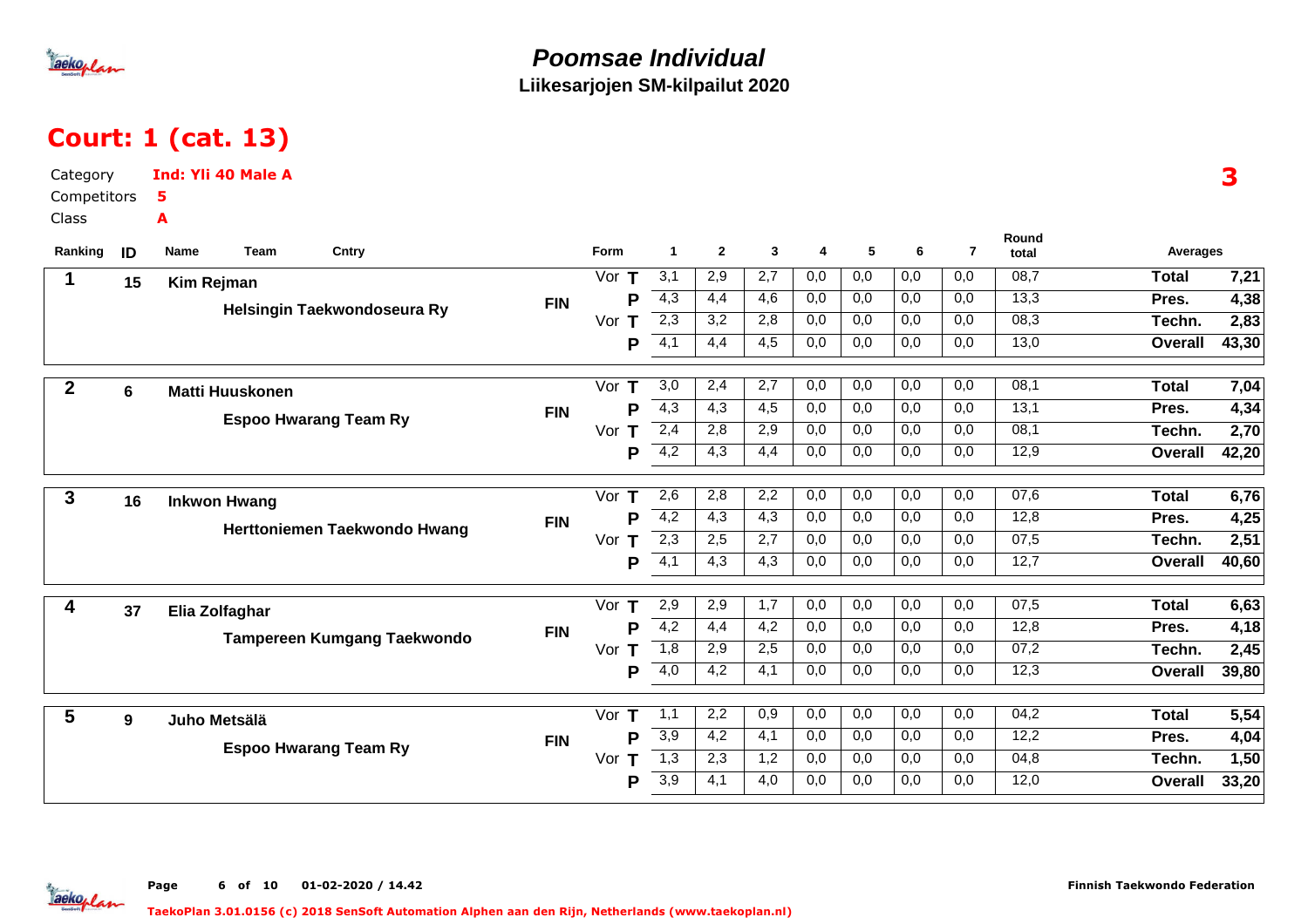

## Court: 1 (cat. 15)

| Category    |    | <b>Ind: Yli 40 Female A</b> |                        |                                  |            |                    |                      |                  |              |     |                 |     |                |                |                | 3     |
|-------------|----|-----------------------------|------------------------|----------------------------------|------------|--------------------|----------------------|------------------|--------------|-----|-----------------|-----|----------------|----------------|----------------|-------|
| Competitors |    | 4                           |                        |                                  |            |                    |                      |                  |              |     |                 |     |                |                |                |       |
| Class       |    | А                           |                        |                                  |            |                    |                      |                  |              |     |                 |     |                |                |                |       |
| Ranking     | ID | Name                        | Team                   | Cntry                            |            | Form               | $\blacktriangleleft$ | $\overline{2}$   | $\mathbf{3}$ | 4   | $5\phantom{.0}$ | -6  | $\overline{7}$ | Round<br>total | Averages       |       |
| 1           | 10 | Johanna Nukari              |                        |                                  |            | Vor<br>т           | 3,2                  | 3,3              | 3,1          | 3,0 | 3,2             | 0,0 | 0,0            | 15,8           | <b>Total</b>   | 7,86  |
|             |    |                             |                        |                                  | <b>FIN</b> | Р                  | 4,5                  | 4,7              | 4,7          | 4,6 | 4,5             | 0,0 | 0,0            | 23,0           | Pres.          | 4,61  |
|             |    |                             |                        | <b>Espoo Hwarang Team Ry</b>     |            | Vor<br>Т           | $\overline{3,3}$     | 3,4              | 3,4          | 3,2 | 3,3             | 0,0 | 0,0            | 16,6           | Techn.         | 3,25  |
|             |    |                             |                        |                                  |            | Р                  | $\overline{4,6}$     | 4,7              | 4,7          | 4,5 | 4,6             | 0,0 | 0,0            | 23,1           | <b>Overall</b> | 78,50 |
| $\mathbf 2$ | 24 | Niina Virtala               |                        |                                  |            | Vor<br>т           | 3,2                  | 3,1              | 3,3          | 3,2 | 3,1             | 0,0 | 0,0            | 15,9           | Total          | 7,66  |
|             |    |                             |                        |                                  | <b>FIN</b> | P                  | $\overline{4,4}$     | 4,7              | 4,7          | 4,7 | 4,4             | 0,0 | 0,0            | 22,9           | Pres.          | 4,56  |
|             |    |                             |                        | <b>Mansen Taekwondo Seura Ry</b> |            | Vor<br>т           | 3,4                  | 3,1              | 2,9          | 2,9 | 3,1             | 0,0 | 0,0            | 15,4           | Techn.         | 3,10  |
|             |    |                             |                        |                                  |            | P                  | $\overline{4,5}$     | 4,7              | 4,5          | 4,6 | 4,4             | 0,0 | 0,0            | 22,7           | Overall        | 76,90 |
| 3           | 20 | <b>Riitta Patrikainen</b>   |                        |                                  |            | Vor T              | 2,4                  | $\overline{2,2}$ | 2,4          | 2,2 | 2,4             | 0,0 | 0,0            | 11,6           | <b>Total</b>   | 6,42  |
|             |    |                             |                        |                                  | <b>FIN</b> | P                  | $\overline{4,1}$     | 4,3              | 4,3          | 4,3 | 4,3             | 0,0 | 0,0            | 21,3           | Pres.          | 4,26  |
|             |    |                             |                        | Klaukkalan Tae Kwon Do Ry        |            | Vor<br>Т           | 1,5                  | 1,6              | 2,1          | 2,2 | 2,2             | 0,0 | 0,0            | 09,6           | Techn.         | 2,15  |
|             |    |                             |                        |                                  |            | P                  | 3,9                  | 4,3              | 4,2          | 4,2 | 4,3             | 0,0 | 0,0            | 20,9           | Overall        | 63,40 |
| 4           | 19 | Sirpa Huuskonen             |                        |                                  |            | $\mathbf T$<br>Vor | 2,0                  | 0,8              | 1,5          | 0,7 | 2,7             | 0,0 | 0,0            | 07,7           | <b>Total</b>   | 5,37  |
|             |    |                             |                        |                                  | <b>FIN</b> | P                  | 3,9                  | 3,8              | 4,0          | 4,0 | 4,1             | 0,0 | 0,0            | 19,8           | Pres.          | 3,97  |
|             |    |                             | <b>Hnmky Taekwondo</b> |                                  |            | $\mathsf T$<br>Vor | 1,1                  | 1,0              | 1,9          | 1,1 | 2,0             | 0,0 | 0,0            | 07,1           | Techn.         | 1,40  |
|             |    |                             |                        |                                  |            | Р                  | $\overline{3,8}$     | 4,0              | 4,0          | 3,9 | 4,0             | 0,0 | 0,0            | 19,7           | Overall        | 54,30 |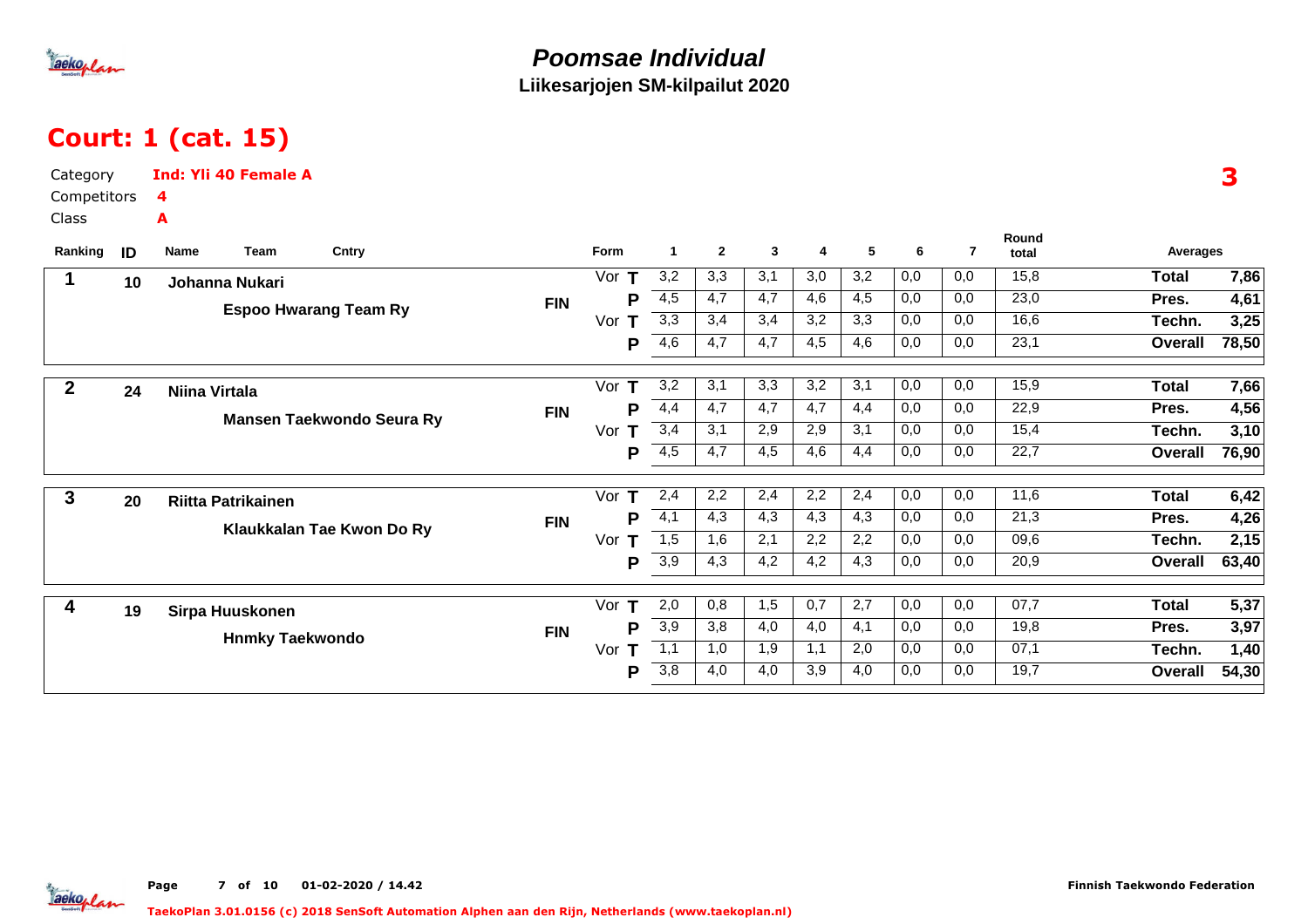

## Court: 1 (cat. 16)

| Category<br>Competitors<br><b>Class</b> |    | <b>Ind: Juniorit Female A</b><br>4<br>A |                    |                      |                |              |                  |                  |                  |                |                |                | 3     |
|-----------------------------------------|----|-----------------------------------------|--------------------|----------------------|----------------|--------------|------------------|------------------|------------------|----------------|----------------|----------------|-------|
| Ranking                                 | ID | Cntry<br>Name<br>Team                   | Form               | $\blacktriangleleft$ | $\overline{2}$ | $\mathbf{3}$ | 4                | 5                | 6                | $\overline{7}$ | Round<br>total | Averages       |       |
| 1                                       | 26 | <b>Helmi Riuttala</b>                   | Vor $T$            | 3,2                  | 3,1            | 3,3          | 3,1              | 3,3              | 0,0              | 0,0            | 16,0           | <b>Total</b>   | 7,84  |
|                                         |    | <b>FIN</b><br>Porin Taekwondoseura Ry   | Р                  | 4,5                  | 4,7            | 4,7          | 4,8              | 4,4              | 0,0              | 0,0            | 23,1           | Pres.          | 4,65  |
|                                         |    |                                         | Vor $T$            | 3,2                  | 3,1            | 3,2          | 2,9              | 3,3              | 0,0              | 0,0            | 15,7           | Techn.         | 3,19  |
|                                         |    |                                         | Ρ                  | $\overline{4,6}$     | 4,8            | 4,7          | 4,7              | 4,5              | 0,0              | 0,0            | 23,3           | Overall        | 78,10 |
| $\mathbf 2$                             | 8  | <b>Mia Knutsson</b>                     | Vor<br>$\mathsf T$ | 3,0                  | 3,1            | 3,3          | 2,8              | 3,3              | 0,0              | 0,0            | 15,5           | <b>Total</b>   | 7,80  |
|                                         |    | <b>FIN</b>                              | Р                  | $\overline{4,5}$     | 4,8            | 4,7          | 4,8              | 4,4              | 0,0              | 0,0            | 23,2           | Pres.          | 4,67  |
|                                         |    | <b>Espoo Hwarang Team Ry</b>            | Vor<br>$\mathsf T$ | 2,8                  | 3,1            | 3,2          | 3,1              | 3,3              | 0,0              | 0,0            | 15,5           | Techn.         | 3,13  |
|                                         |    |                                         | Ρ                  | 4,5                  | 4,7            | 4,7          | 4,8              | 4,6              | 0,0              | 0,0            | 23,3           | Overall        | 77,50 |
| 3                                       | 22 | Aino Kangasmaa                          | Vor<br>Т           | $\overline{3,0}$     | 3,0            | 3,3          | $\overline{3,0}$ | $\overline{3,2}$ | $\overline{0,0}$ | 0,0            | 15,5           | <b>Total</b>   | 7,59  |
|                                         |    | <b>FIN</b>                              | Р                  | 4,4                  | 4,6            | 4,7          | 4,7              | 4,5              | 0,0              | 0,0            | 22,9           | Pres.          | 4,59  |
|                                         |    | Lohjan Taekwondoseura Ry                | Vor<br>т           | 2,7                  | 2,7            | 3,0          | 3,2              | 3,1              | 0,0              | 0,0            | 14,7           | Techn.         | 3,00  |
|                                         |    |                                         | Ρ                  | 4,3                  | 4,7            | 4,5          | 4,7              | 4,5              | 0,0              | 0,0            | 22,7           | Overall        | 75,80 |
| 4                                       | 23 | <b>Enna Turunen</b>                     | Vor $T$            | 2,2                  | 2,3            | 2,7          | 2,5              | 2,8              | 0,0              | 0,0            | 12,5           | <b>Total</b>   | 7,16  |
|                                         |    | <b>FIN</b>                              | Р                  | $\overline{4,2}$     | 4,6            | 4,0          | 4,5              | 4,3              | 0,0              | 0,0            | 21,6           | Pres.          | 4,40  |
|                                         |    | Lohjan Taekwondoseura Ry                | Vor<br>Т           | 3,2                  | 3,0            | 3,0          | 3,1              | 3,0              | 0,0              | 0,0            | 15,3           | Techn.         | 2,77  |
|                                         |    |                                         | Р                  | 4,4                  | 4,6            | 4,5          | 4,5              | 4,3              | 0,0              | 0,0            | 22,3           | <b>Overall</b> | 71,70 |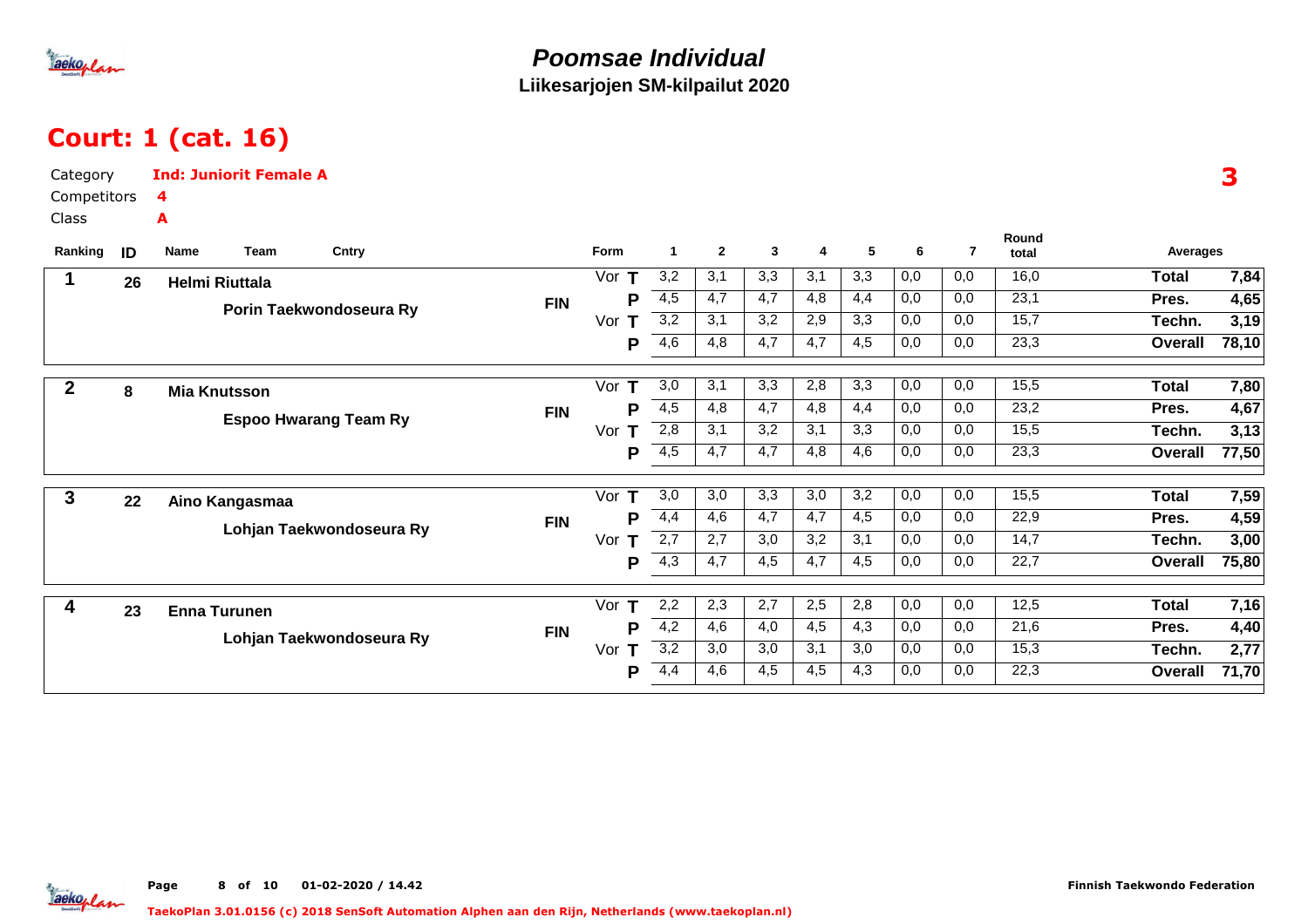

## Court: 1 (cat. 17)

| Category<br>Competitors<br>Class<br>Ranking <b>ID</b> |    | $\mathbf{2}$<br>A<br>Name | <b>Ind: Alle 40 Male A</b><br>Team | Cntry                        |            | Form      |     | $\mathbf{2}$ | $\mathbf{3}$ | 4                | 5   | 6   |      | Round<br>total | Averages     |       |
|-------------------------------------------------------|----|---------------------------|------------------------------------|------------------------------|------------|-----------|-----|--------------|--------------|------------------|-----|-----|------|----------------|--------------|-------|
|                                                       | 39 | Jeppe Aukio               |                                    |                              |            | т<br>Vor  | 2,9 | 3,3          | 3,2          | 3,0              | 3,3 | 0,0 | 0,0  | 15,7           | Total        | 7,70  |
|                                                       |    |                           |                                    |                              | <b>FIN</b> | P         | 4,4 | 4,7          | 4,7          | $\overline{4,7}$ | 4,5 | 0,0 | 0,0  | 23,0           | Pres.        | 4,61  |
|                                                       |    |                           | Vihdin Taekwondoseura Ry           |                              | Vor<br>т   | 2,8       | 2,4 | 3,2          | 3,5          | 3,0              | 0,0 | 0,0 | 14,9 | Techn.         | 3,09         |       |
|                                                       |    |                           |                                    |                              |            | P         | 4,4 | 4,6          | 4,7          | 4,7              | 4,5 | 0,0 | 0,0  | 22,9           | Overall      | 76,50 |
|                                                       |    |                           |                                    |                              |            | T.<br>Vor | 2,5 | 2,2          | 2,7          | 2,0              | 2,8 | 0,0 | 0,0  | 12,2           | <b>Total</b> | 6,79  |
|                                                       | 17 | <b>Ville Hynninen</b>     |                                    |                              |            | P         | 4,2 | 4,4          | 4,4          | 4,4              | 4,4 | 0,0 | 0,0  | 21,8           |              |       |
|                                                       |    |                           |                                    | Herttoniemen Taekwondo Hwang | <b>FIN</b> |           |     |              |              |                  |     |     |      |                | Pres.        | 4,35  |
|                                                       |    |                           |                                    |                              |            | Vor<br>т  | 1,9 | 2,1          | 2,7          | 2,4              | 2,7 | 0,0 | 0,0  | 11,8           | Techn.       | 2,43  |
|                                                       |    |                           |                                    |                              |            | P         | 4,1 | 4,3          | 4,3          | 4,3              | 4,4 | 0,0 | 0,0  | 21,4           | Overall      | 67,20 |

aekoplan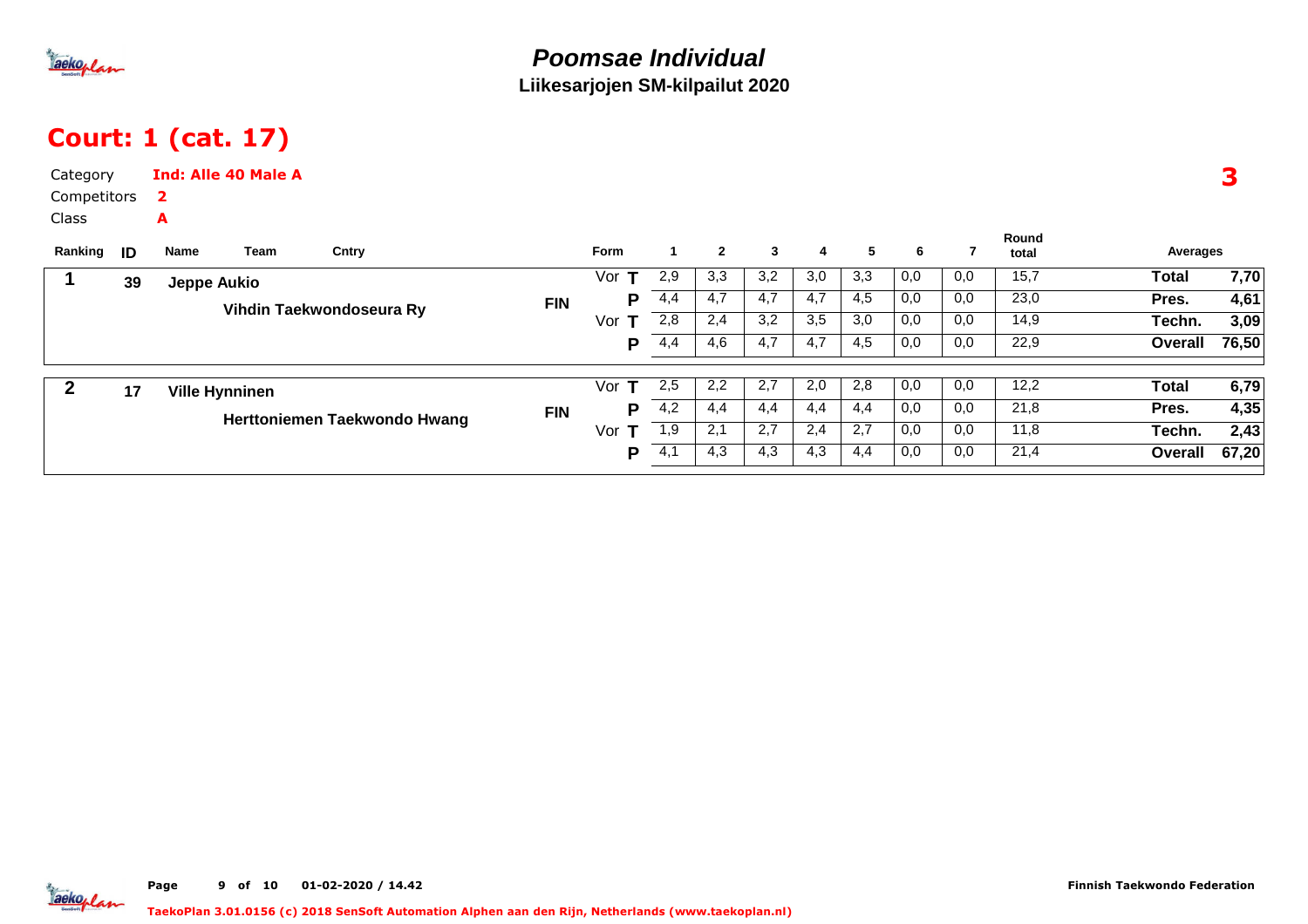

## Court: 1 (cat. 18)

| Category<br>Competitors<br>Class<br>Ranking | ID | 2<br>A<br>Name     | <b>Ind: Alle 40 Female A</b><br>Team | Cntry      |            | Form     |     | $\overline{2}$ | 3   | 4   | 5   | 6   |      | Round<br>total | Averages     | 3     |
|---------------------------------------------|----|--------------------|--------------------------------------|------------|------------|----------|-----|----------------|-----|-----|-----|-----|------|----------------|--------------|-------|
|                                             | 32 | Laura Kinnunen     |                                      |            |            | Vor<br>т | 2,9 | 2,6            | 3,3 | 2,5 | 3,2 | 0,0 | 0,0  | 14,5           | <b>Total</b> | 7,45  |
|                                             |    |                    | Taekwondourheilijat 2011             |            | <b>FIN</b> | P        | 4,3 | 4,6            | 4,6 | 4,5 | 4,5 | 0,0 | 0,0  | 22,5           | Pres.        | 4,53  |
|                                             |    |                    |                                      |            |            | Vor<br>т | 2,8 | 2,5            | 3,0 | 3,0 | 3,2 | 0,0 | 0,0  | 14,5           | Techn.       | 2,91  |
|                                             |    |                    |                                      |            |            | Р        | 4,3 | 4,5            | 4,6 | 4,6 | 4,5 | 0,0 | 0,0  | 22,5           | Overall      | 74,00 |
|                                             | 3  |                    |                                      |            |            | т<br>Vor | 2,7 | 2,8            | 3,0 | 2,1 | 3,0 | 0,0 | 0,0  | 13,6           | <b>Total</b> | 7,13  |
|                                             |    | Elina Strandman    |                                      | <b>FIN</b> | P          | 4,2      | 4,6 | 4,6            | 4,4 | 4,4 | 0,0 | 0,0 | 22,2 | Pres.          | 4,42         |       |
|                                             |    | Budokwai Taekwondo |                                      |            |            | Vor<br>T | 2,0 | 2,5            | 2,9 | 2,4 | 3,1 | 0,0 | 0,0  | 12,9           | Techn.       | 2,71  |
|                                             |    |                    |                                      |            | P          | 4,0      | 4,5 | 4,4            | 4,3 | 4,4 | 0,0 | 0,0 | 21,6 | Overall        | 70,30        |       |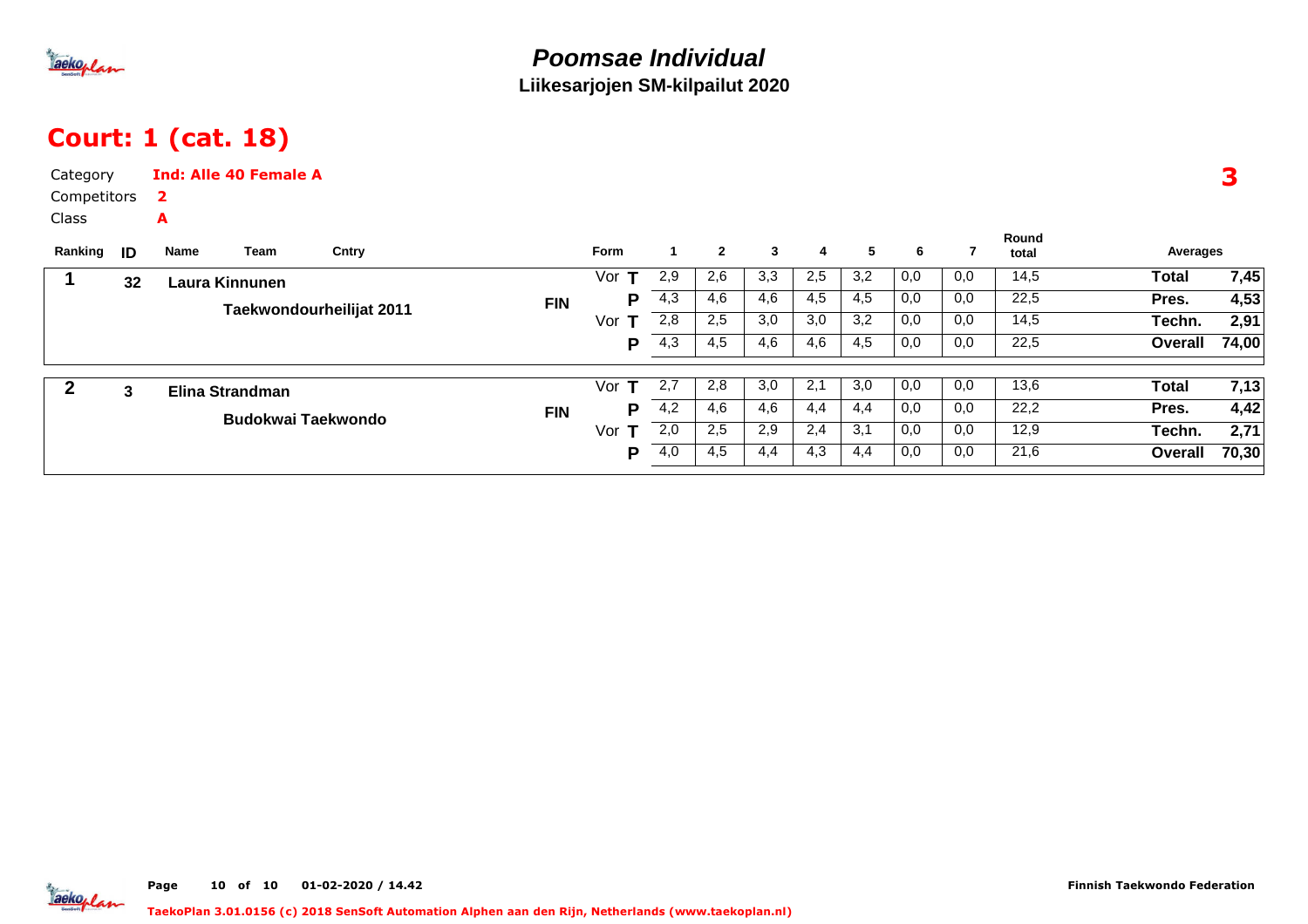

### **Poomsae PairLiikesarjojen SM-kilpailut 2020**

# Court: 1 (cat. 4)

| Category<br>Competitors | Pair: Parit, alle 30 A<br>з.     |              |            |          |     |                |     |     |     |     |     |                |                     |       |
|-------------------------|----------------------------------|--------------|------------|----------|-----|----------------|-----|-----|-----|-----|-----|----------------|---------------------|-------|
| Class                   | A                                |              |            |          |     |                |     |     |     |     |     |                |                     |       |
| <b>Ranking Name</b>     |                                  | Team         | Cntry      | Form     | 1   | $\overline{2}$ | 3   | 4   | 5   | 6   | 7   | Total<br>round | <b>Total points</b> |       |
| $\mathbf 1$             | <b>Budokwai, EHT</b>             | 1            | <b>FIN</b> | Vor<br>Т | 3,2 | 3,0            | 3,2 | 3,7 | 4,0 | 0,0 | 0,0 | 09,4           | Total               | 7,76  |
|                         | Eevi Huuskonen / Olli Siltanen   |              |            | P        | 4,4 | 4,7            | 4,5 | 6,0 | 6,0 | 0,0 | 0,0 | 13,6           | Pres.               | 4,55  |
|                         |                                  |              |            | Vor      | 3,2 | 3,5            | 3,2 | 3,7 | 4,0 | 0,0 | 0,0 | 09,9           | Techn.              | 3,21  |
|                         |                                  |              |            | P        | 4,5 | 4,7            | 4,5 | 6,0 | 6,0 | 0,0 | 0,0 | 13,7           | Overall             | 46,60 |
|                         |                                  |              |            |          |     |                |     |     |     |     |     |                |                     |       |
| 2 <sup>1</sup>          | EHT, Mudo Lohja                  | $\mathbf{1}$ | <b>FIN</b> | Vor<br>Т | 3,2 | 3,4            | 3,1 | 3,7 | 4,0 | 0,0 | 0,0 | 09,7           | Total               | 7,56  |
|                         | Naam Suomalainen / Mico Knutsson |              |            | P        | 4,3 | 4,6            | 4,2 | 6,0 | 6,0 | 0,0 | 0,0 | 13,1           | Pres.               | 4,40  |
|                         |                                  |              |            | Vor      | 3,1 | 3,2            | 3,0 | 3,7 | 4,0 | 0,0 | 0,0 | 09,3           | Techn.              | 3,17  |
|                         |                                  |              |            | P        | 4,4 | 4,5            | 4,4 | 6,0 | 6,0 | 0,0 | 0,0 | 13,3           | Overall             | 45,40 |
| 3                       | Budokwai, HIPKO                  | 1.           | <b>FIN</b> | Vor      | 3,0 | 3,3            | 3,1 | 3,7 | 4,0 | 0,0 | 0,0 | 09,4           | Total               | 7,54  |
|                         | Frans Salmi / Linda Räkköläinen  |              |            | P        | 4,3 | 4,6            | 4,3 | 6,0 | 6,0 | 0,0 | 0,0 | 13,2           | Pres.               | 4,44  |
|                         |                                  |              |            | Vor      | 3,0 | 3,1            | 3,1 | 3,7 | 4,0 | 0,0 | 0,0 | 09,2           | Techn.              | 3,10  |
|                         |                                  |              |            | Р        | 4,4 | 4,6            | 4,4 | 6,0 | 6,0 | 0,0 | 0,0 | 13,4           | Overall             | 45,20 |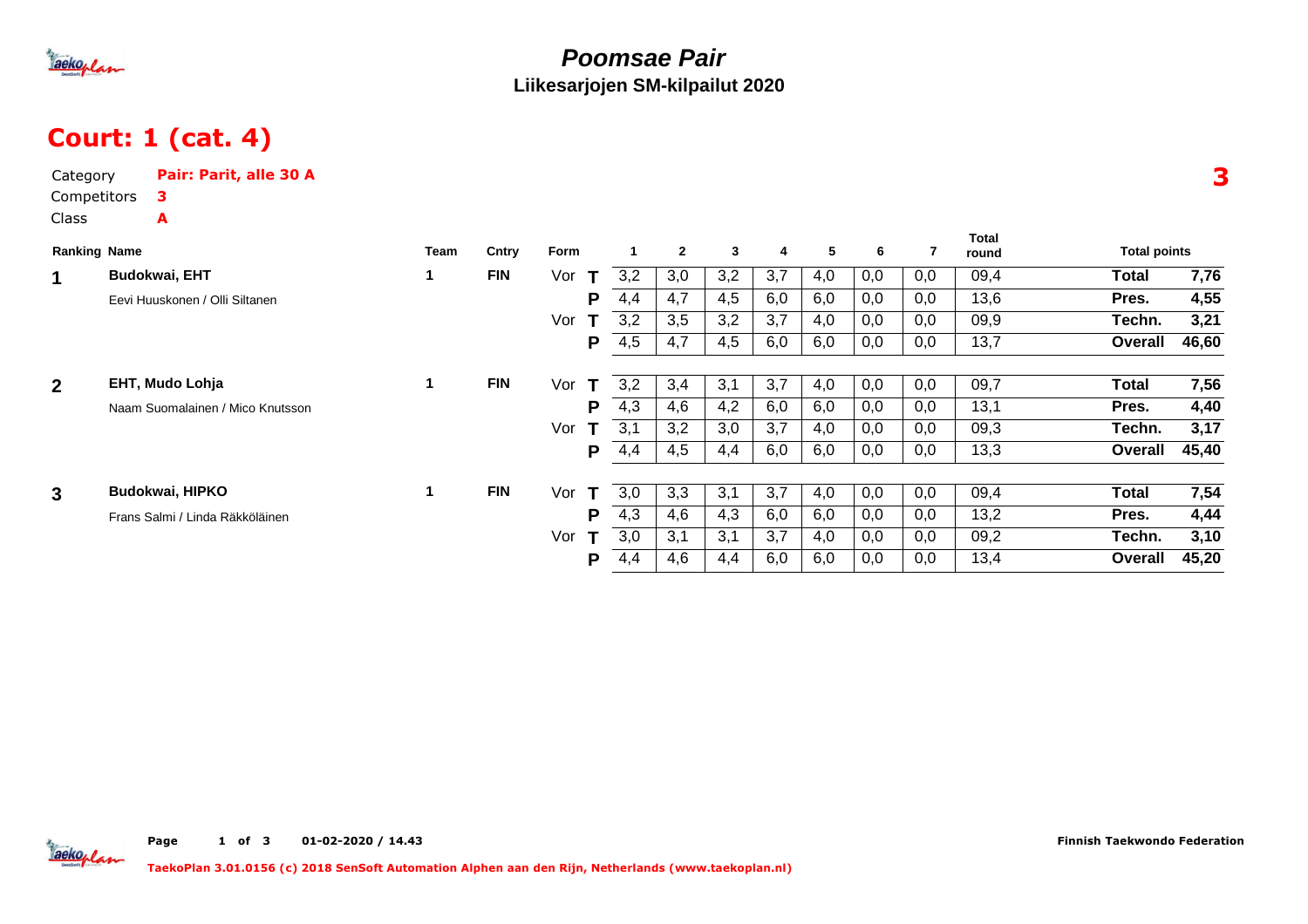

### **Poomsae PairLiikesarjojen SM-kilpailut 2020**

# Court: 1 (cat. 9)

| Competitors<br>з.<br>Class<br>A<br><b>Total</b><br>$\mathbf{2}$<br><b>Ranking Name</b><br>Form<br>3<br>$\overline{\mathbf{4}}$<br>5<br>6<br><b>Total points</b><br>Team<br>Cntry<br>7<br>round<br>EHT, HTKD<br><b>FIN</b><br>3,2<br>3,1<br>0,0<br>15,7<br>3,2<br>3,2<br>3,0<br>0,0<br><b>Total</b><br>1<br>Vor<br>T<br>1<br>22,3<br>4,4<br>4,6<br>4,4<br>4,5<br>0,0<br>0,0<br>Pres.<br>4,4<br>P<br>Kim Rejman / Johanna Nukari<br>3,3<br>3,2<br>3,2<br>3,0<br>0,0<br>0,0<br>15,5<br>Techn.<br>Vor<br>2,8<br>21,7<br>4,3<br>4,2<br>0,0<br>0,0<br>P<br>4,4<br>4,4<br>4,4<br>Overall<br><b>FIN</b><br>2 <sup>1</sup><br><b>Vihti, Manse</b><br>$\mathbf{1}$<br>2,8<br>3,1<br>3,2<br>3,1<br>3,1<br>0,0<br>0,0<br>15,3<br><b>Total</b><br>Vor<br>Т<br>4,3<br>4,3<br>0,0<br>22,1<br>4,6<br>4,3<br>4,6<br>0,0<br>Pres.<br>P<br>Niina Virtala / Jeppe Aukio<br>3,3<br>3,1<br>0,0<br>0,0<br>15,6<br>Vor<br>3,1<br>3,1<br>3,0<br>Techn.<br>21,8<br>4,3<br>4,3<br>4,3<br>0,0<br>0,0<br>P<br>4,4<br>4,5<br>Overall<br><b>FIN</b><br>5,74<br>EHT, HNMKY<br>2,0<br>2,3<br>3,0<br>2,6<br>0,0<br>11,8<br>3<br>$\mathbf{1}$<br>0,0<br>1,9<br><b>Total</b><br>Vor<br>T<br>3,9<br>4,2<br>4,3<br>0,0<br>0,0<br>20,4<br>4,0<br>4,0<br>Pres.<br>P<br>Juho Metsälä / Sirpa Huuskonen<br>0,8<br>06,1<br>Vor<br>2,2<br>0,6<br>1,5<br>0,0<br>0,0<br>Techn.<br>1,0<br>3,9<br>3,8<br>4,0<br>0,0<br>0,0<br>19,9<br>P<br>4,1<br>4,1<br>Overall | Category | Pair: Parit, yli 30 A |  |  |  |  |  |  |       |
|------------------------------------------------------------------------------------------------------------------------------------------------------------------------------------------------------------------------------------------------------------------------------------------------------------------------------------------------------------------------------------------------------------------------------------------------------------------------------------------------------------------------------------------------------------------------------------------------------------------------------------------------------------------------------------------------------------------------------------------------------------------------------------------------------------------------------------------------------------------------------------------------------------------------------------------------------------------------------------------------------------------------------------------------------------------------------------------------------------------------------------------------------------------------------------------------------------------------------------------------------------------------------------------------------------------------------------------------------------------------------------------------------------------|----------|-----------------------|--|--|--|--|--|--|-------|
|                                                                                                                                                                                                                                                                                                                                                                                                                                                                                                                                                                                                                                                                                                                                                                                                                                                                                                                                                                                                                                                                                                                                                                                                                                                                                                                                                                                                                  |          |                       |  |  |  |  |  |  |       |
|                                                                                                                                                                                                                                                                                                                                                                                                                                                                                                                                                                                                                                                                                                                                                                                                                                                                                                                                                                                                                                                                                                                                                                                                                                                                                                                                                                                                                  |          |                       |  |  |  |  |  |  |       |
|                                                                                                                                                                                                                                                                                                                                                                                                                                                                                                                                                                                                                                                                                                                                                                                                                                                                                                                                                                                                                                                                                                                                                                                                                                                                                                                                                                                                                  |          |                       |  |  |  |  |  |  |       |
|                                                                                                                                                                                                                                                                                                                                                                                                                                                                                                                                                                                                                                                                                                                                                                                                                                                                                                                                                                                                                                                                                                                                                                                                                                                                                                                                                                                                                  |          |                       |  |  |  |  |  |  | 7,55  |
|                                                                                                                                                                                                                                                                                                                                                                                                                                                                                                                                                                                                                                                                                                                                                                                                                                                                                                                                                                                                                                                                                                                                                                                                                                                                                                                                                                                                                  |          |                       |  |  |  |  |  |  | 4,40  |
|                                                                                                                                                                                                                                                                                                                                                                                                                                                                                                                                                                                                                                                                                                                                                                                                                                                                                                                                                                                                                                                                                                                                                                                                                                                                                                                                                                                                                  |          |                       |  |  |  |  |  |  | 3,15  |
|                                                                                                                                                                                                                                                                                                                                                                                                                                                                                                                                                                                                                                                                                                                                                                                                                                                                                                                                                                                                                                                                                                                                                                                                                                                                                                                                                                                                                  |          |                       |  |  |  |  |  |  | 75,20 |
|                                                                                                                                                                                                                                                                                                                                                                                                                                                                                                                                                                                                                                                                                                                                                                                                                                                                                                                                                                                                                                                                                                                                                                                                                                                                                                                                                                                                                  |          |                       |  |  |  |  |  |  |       |
|                                                                                                                                                                                                                                                                                                                                                                                                                                                                                                                                                                                                                                                                                                                                                                                                                                                                                                                                                                                                                                                                                                                                                                                                                                                                                                                                                                                                                  |          |                       |  |  |  |  |  |  | 7,46  |
|                                                                                                                                                                                                                                                                                                                                                                                                                                                                                                                                                                                                                                                                                                                                                                                                                                                                                                                                                                                                                                                                                                                                                                                                                                                                                                                                                                                                                  |          |                       |  |  |  |  |  |  | 4,36  |
|                                                                                                                                                                                                                                                                                                                                                                                                                                                                                                                                                                                                                                                                                                                                                                                                                                                                                                                                                                                                                                                                                                                                                                                                                                                                                                                                                                                                                  |          |                       |  |  |  |  |  |  | 3,10  |
|                                                                                                                                                                                                                                                                                                                                                                                                                                                                                                                                                                                                                                                                                                                                                                                                                                                                                                                                                                                                                                                                                                                                                                                                                                                                                                                                                                                                                  |          |                       |  |  |  |  |  |  | 74,80 |
|                                                                                                                                                                                                                                                                                                                                                                                                                                                                                                                                                                                                                                                                                                                                                                                                                                                                                                                                                                                                                                                                                                                                                                                                                                                                                                                                                                                                                  |          |                       |  |  |  |  |  |  |       |
|                                                                                                                                                                                                                                                                                                                                                                                                                                                                                                                                                                                                                                                                                                                                                                                                                                                                                                                                                                                                                                                                                                                                                                                                                                                                                                                                                                                                                  |          |                       |  |  |  |  |  |  |       |
|                                                                                                                                                                                                                                                                                                                                                                                                                                                                                                                                                                                                                                                                                                                                                                                                                                                                                                                                                                                                                                                                                                                                                                                                                                                                                                                                                                                                                  |          |                       |  |  |  |  |  |  | 4,04  |
|                                                                                                                                                                                                                                                                                                                                                                                                                                                                                                                                                                                                                                                                                                                                                                                                                                                                                                                                                                                                                                                                                                                                                                                                                                                                                                                                                                                                                  |          |                       |  |  |  |  |  |  | 1,70  |
|                                                                                                                                                                                                                                                                                                                                                                                                                                                                                                                                                                                                                                                                                                                                                                                                                                                                                                                                                                                                                                                                                                                                                                                                                                                                                                                                                                                                                  |          |                       |  |  |  |  |  |  | 58,20 |

3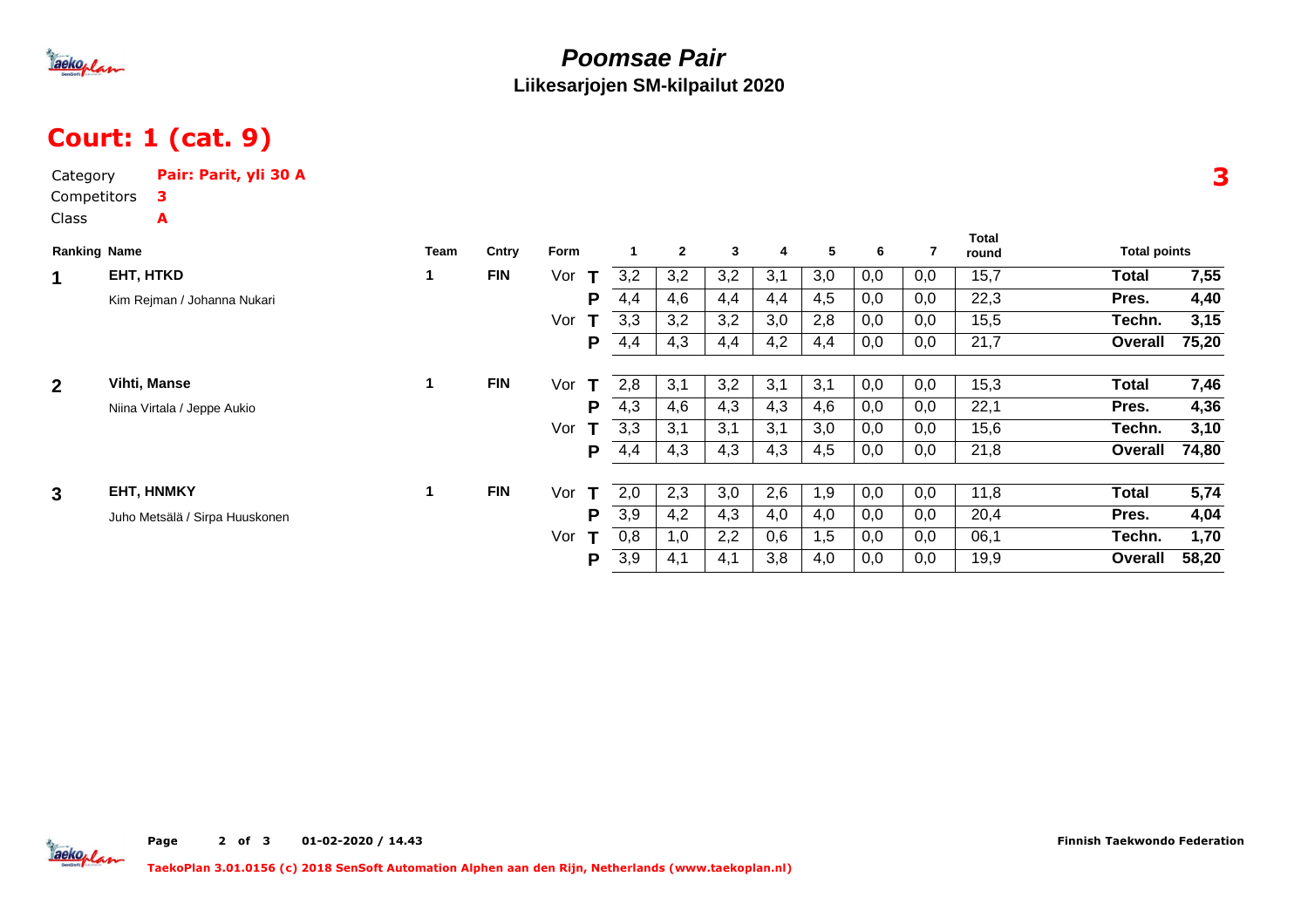

### **Poomsae PairLiikesarjojen SM-kilpailut 2020**

# Court: 1 (cat. 14)

| Category            | Pair: Parit, alle 17 A          |      |            |      |     |     |     |     |     |     |     |                       |                     | Э     |
|---------------------|---------------------------------|------|------------|------|-----|-----|-----|-----|-----|-----|-----|-----------------------|---------------------|-------|
| Competitors         |                                 |      |            |      |     |     |     |     |     |     |     |                       |                     |       |
| Class               | А                               |      |            |      |     |     |     |     |     |     |     |                       |                     |       |
| <b>Ranking Name</b> |                                 | Team | Cntry      | Form |     |     |     | 4   | 5   | 6.  |     | <b>Total</b><br>round | <b>Total points</b> |       |
|                     | Taekwondourheilijat 2011        |      | <b>FIN</b> | Vor  | 3,2 | 2.9 | 2.8 | 0,0 | 0,0 | 0,0 | 0.0 | 08,9                  | Total               | 7,25  |
|                     | Alex Jürgens / Aino Kortelainen |      |            | D    | 4,6 | 4.4 | 4,3 | 0,0 | 0,0 | 0,0 | 0,0 | 13,3                  | Pres.               | 4,38  |
|                     |                                 |      |            | Vor  | 2,8 | 3,0 | 2,5 | 0,0 | 0,0 | 0,0 | 0,0 | 08,3                  | Techn.              | 2,87  |
|                     |                                 |      |            | D    | 4,3 | 4,5 | 4.2 | 0,0 | 0,0 | 0,0 | 0,0 | 13,0                  | Overall             | 43,50 |

Tackoplan

Page <sup>3</sup>of <sup>3</sup> 01-02-2020 / 14.43 Finnish Taekwondo Federation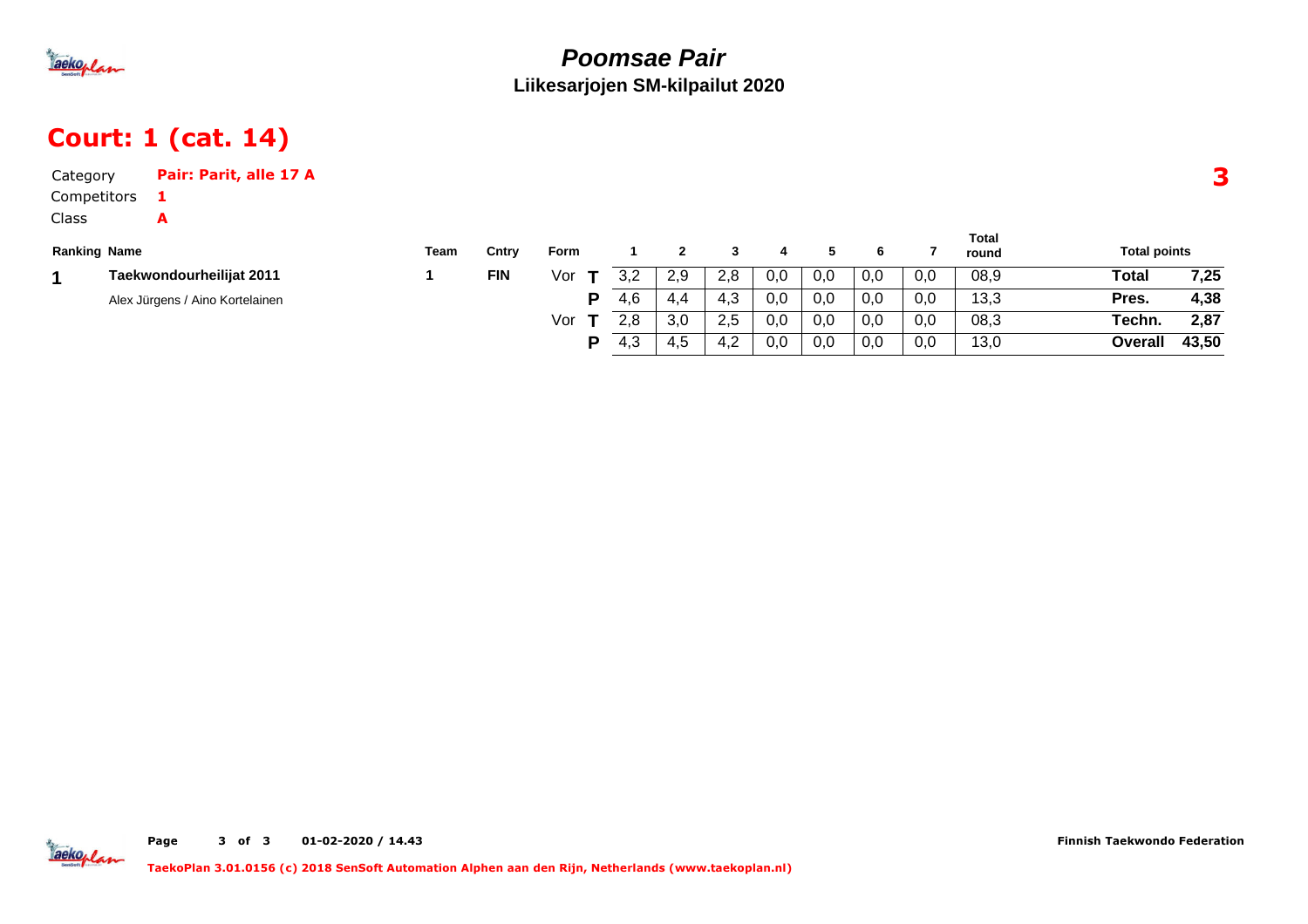

### **Poomsae TeamLiikesarjojen SM-kilpailut 2020**

## Court: 1 (cat. 6)

| Category<br>Competitors |                                                  | Team: Ryhmät, alle 30 A<br>3                       |      |            |          |     |              |              |     |     |     |     |                       |                     | 3     |
|-------------------------|--------------------------------------------------|----------------------------------------------------|------|------------|----------|-----|--------------|--------------|-----|-----|-----|-----|-----------------------|---------------------|-------|
| <b>Class</b>            |                                                  | A                                                  |      |            |          |     |              |              |     |     |     |     |                       |                     |       |
| <b>Ranking Name</b>     |                                                  |                                                    | Team | Cntry      | Form     |     | $\mathbf{2}$ | $\mathbf{3}$ | 4   | 5   | 6   |     | <b>Total</b><br>round | <b>Total points</b> |       |
| 1                       |                                                  | Budokwai, TU11                                     | 1    | <b>FIN</b> | Vor<br>т | 3,3 | 3,3          | 3,2          | 3,7 | 4,0 | 0,0 | 0,0 | 09,8                  | <b>Total</b>        | 7,84  |
|                         | Olli Siltanen / Christian Kamphuis / Frans Salmi |                                                    |      |            | P        | 4,5 | 4,6          | 4,7          | 6,0 | 6,0 | 0,0 | 0,0 | 13,8                  | Pres.               | 4,59  |
|                         |                                                  |                                                    |      |            | Vor      | 3,3 | 3,3          | 3,1          | 3,7 | 4,0 | 0,0 | 0,0 | 09,7                  | Techn.              | 3,25  |
|                         |                                                  |                                                    |      |            | P        | 4,5 | 4,6          | 4,6          | 6,0 | 6,0 | 0,0 | 0,0 | 13,7                  | Overall             | 47,00 |
|                         |                                                  |                                                    |      |            |          |     |              |              |     |     |     |     |                       |                     |       |
| $\overline{2}$          |                                                  | HIPKO, Kumgang, TU11                               | 1    | <b>FIN</b> | Vor      | 3,2 | 3,2          | 2,8          | 3,7 | 4,0 | 0,0 | 0,0 | 09,2                  | Total               | 7,47  |
|                         |                                                  | Linda Räkköläinen / Nea Säynäjoki / Elina Tikkanen |      |            | P        | 4,4 | 4,5          | 4,5          | 6,0 | 6,0 | 0,0 | 0,0 | 13,4                  | Pres.               | 4,45  |
|                         |                                                  |                                                    |      |            | Vor      | 3,1 | 3,0          | 2,8          | 3,7 | 4,0 | 0,0 | 0,0 | 08,9                  | Techn.              | 3,02  |
|                         |                                                  |                                                    |      |            | P        | 4,5 | 4,4          | 4,4          | 6,0 | 6,0 | 0,0 | 0,0 | 13,3                  | Overall             | 44,80 |
| $\mathbf{3}$            |                                                  | EHT, HIPKO, Mudo Lohja                             |      | <b>FIN</b> | Vor<br>т | 3,2 | 2,7          | 3,0          | 3,7 | 4,0 | 0,0 | 0,0 | 08,9                  | Total               | 7,28  |
|                         |                                                  | Naam Suomalainen / Mira Mänty / Eevi Huuskonen     |      |            | P        | 4,3 | 4,3          | 4,4          | 6,0 | 6,0 | 0,0 | 0,0 | 13,0                  | Pres.               | 4,33  |
|                         |                                                  |                                                    |      |            | Vor      | 3,1 | 2,8          | 2,9          | 3,7 | 4,0 | 0,0 | 0,0 | 08,8                  | Techn.              | 2,95  |
|                         |                                                  |                                                    |      |            | P        | 4,3 | 4,4          | 4,3          | 6,0 | 6,0 | 0,0 | 0,0 | 13,0                  | Overall             | 43,70 |



Page 1 of <sup>3</sup> 01-02-2020 / 14.44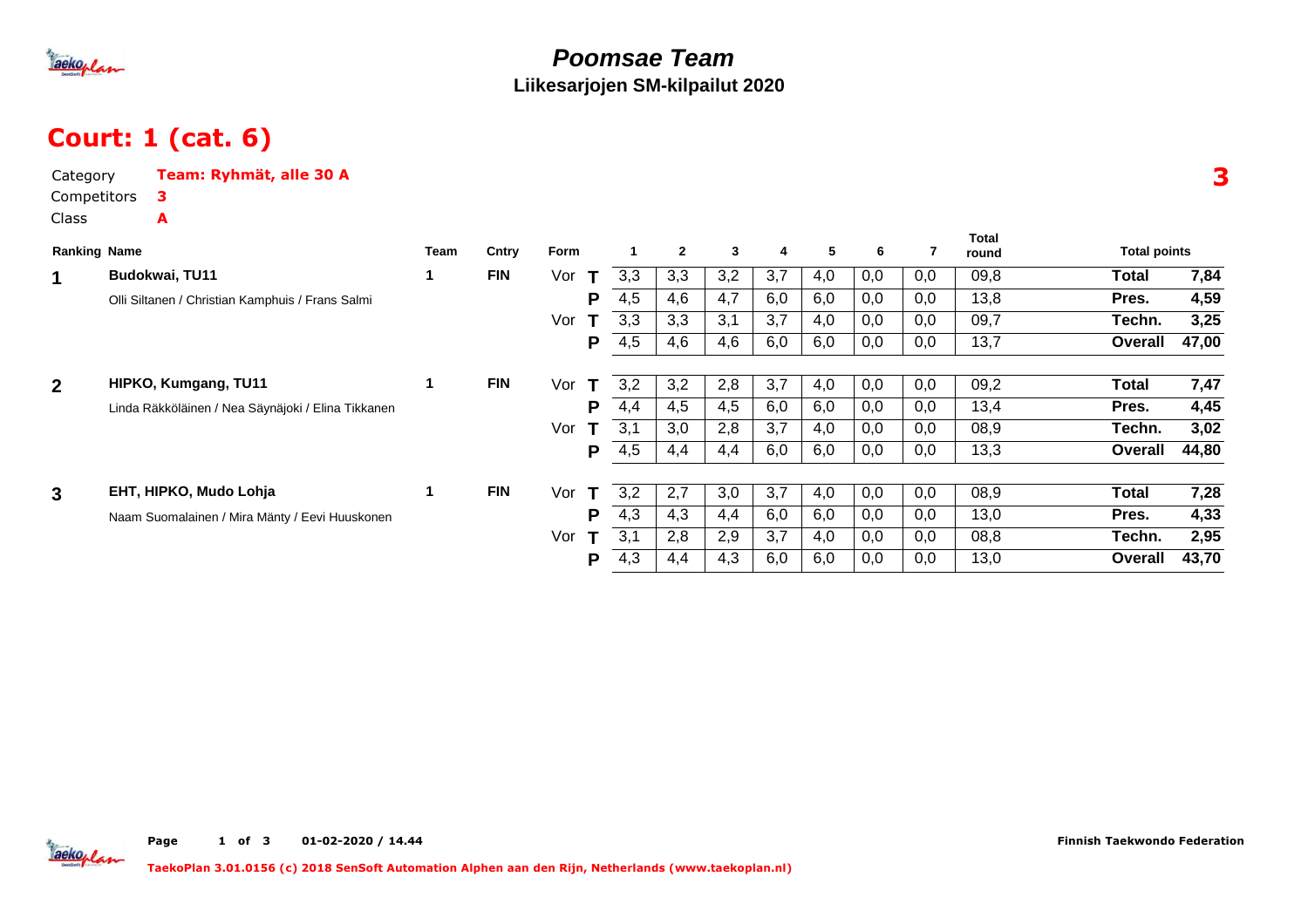

### **Poomsae TeamLiikesarjojen SM-kilpailut 2020**

## Court: 1 (cat. 10)

| <b>Total points</b>     |
|-------------------------|
| 7,76<br>Total           |
| 4,56<br>Pres.           |
| 3,20<br>Techn.          |
| 77,50<br>Overall        |
| 7,61<br>Total           |
| 4,46<br>Pres.           |
| 3,15<br>Techn.          |
| 76,20<br>Overall        |
| 7,54<br><b>Total</b>    |
| 4,43<br>Pres.           |
| 3,11<br>Techn.          |
| 75,20<br><b>Overall</b> |
|                         |

Taekoplan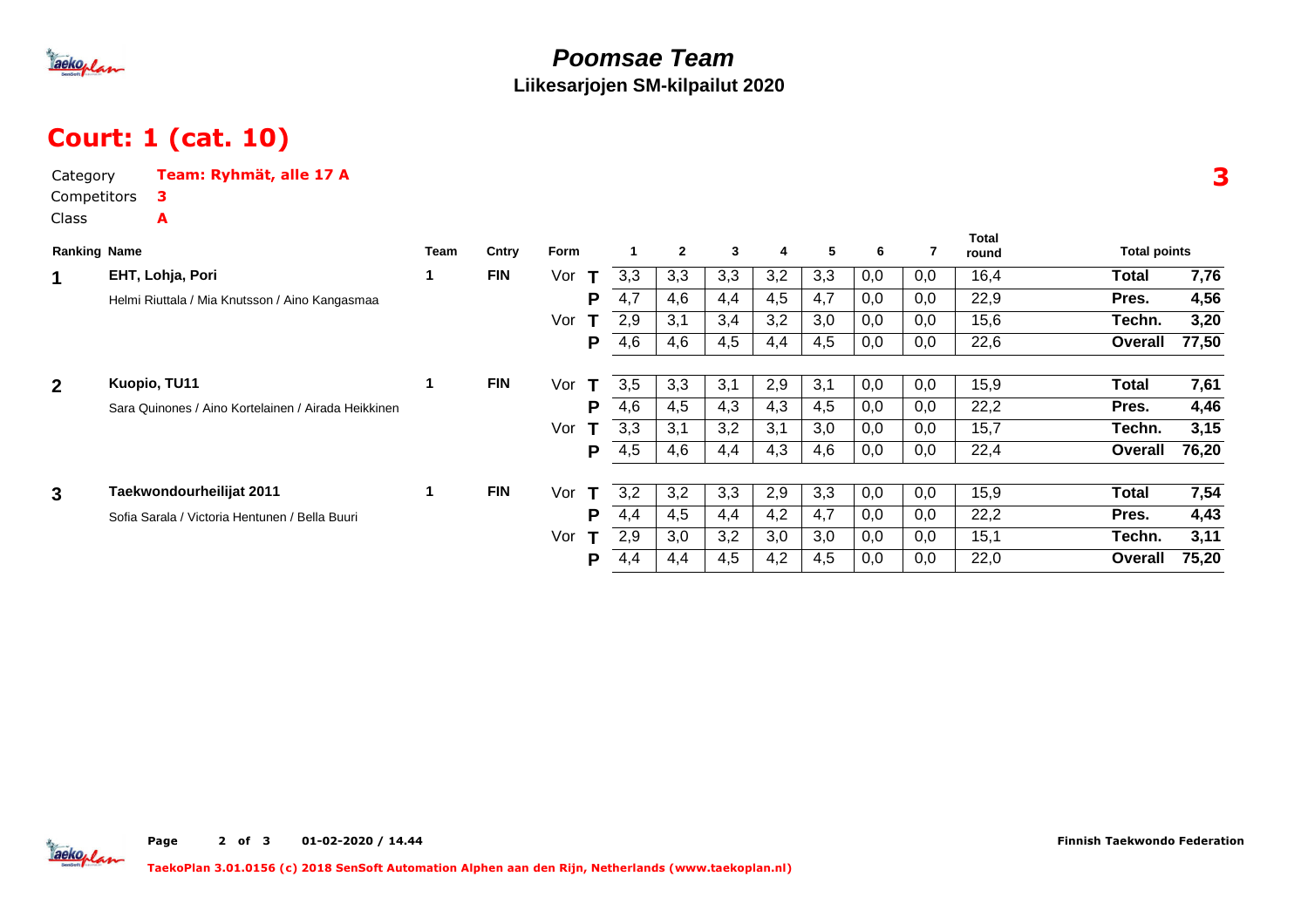

### **Poomsae TeamLiikesarjojen SM-kilpailut 2020**

## Court: 1 (cat. 11)

| Category            | Team: Ryhmät, yli 30 A                           |      |            |         |   |     |              |     |     |     |     |     |                |                     |       |
|---------------------|--------------------------------------------------|------|------------|---------|---|-----|--------------|-----|-----|-----|-----|-----|----------------|---------------------|-------|
| Competitors         | $\mathbf{2}$                                     |      |            |         |   |     |              |     |     |     |     |     |                |                     |       |
| Class               | A                                                |      |            |         |   |     |              |     |     |     |     |     |                |                     |       |
| <b>Ranking Name</b> |                                                  | Team | Cntry      | Form    |   |     | $\mathbf{2}$ | 3   | 4   | 5.  | 6   | 7   | Total<br>round | <b>Total points</b> |       |
| 1                   | <b>Budokwai, EHT, Manse</b>                      | 1.   | <b>FIN</b> | Vor $T$ |   | 3,4 | 3,2          | 3,2 | 2,8 | 3,2 | 0,0 | 0,0 | 15,8           | <b>Total</b>        | 7,68  |
|                     | Niina Virtala / Elina Strandman / Johanna Nukari |      |            |         | P | 4,5 | 4,4          | 4,4 | 4,3 | 4,6 | 0,0 | 0,0 | 22,2           | Pres.               | 4,46  |
|                     |                                                  |      |            | Vor     | T | 3,0 | 3,3          | 3,3 | 3,2 | 3,2 | 0,0 | 0,0 | 16,0           | Techn.              | 3,21  |
|                     |                                                  |      |            |         | P | 4,5 | 4,6          | 4,4 | 4,3 | 4,6 | 0,0 | 0,0 | 22,4           | Overall             | 76,40 |
|                     |                                                  |      |            |         |   |     |              |     |     |     |     |     |                |                     |       |
| $\overline{2}$      | EHT, HTKD, Vihti                                 | 1    | <b>FIN</b> | Vor     | T | 2,8 | 3,3          | 3,1 | 2,8 | 2,9 | 0,0 | 0,0 | 14,9           | Total               | 7,33  |
|                     | Jeppe Aukio / Matti Huuskonen / Kim Rejman       |      |            |         | P | 4,4 | 4,5          | 4,4 | 4,2 | 4,4 | 0,0 | 0,0 | 21,9           | Pres.               | 4,40  |
|                     |                                                  |      |            | Vor $T$ |   | 2,9 | 3,0          | 3,3 | 2,8 | 2,9 | 0,0 | 0,0 | 14,9           | Techn.              | 2,93  |
|                     |                                                  |      |            |         | P | 4,4 | 4,4          | 4,4 | 4,1 | 4,4 | 0,0 | 0,0 | 21,7           | Overall             | 73,40 |

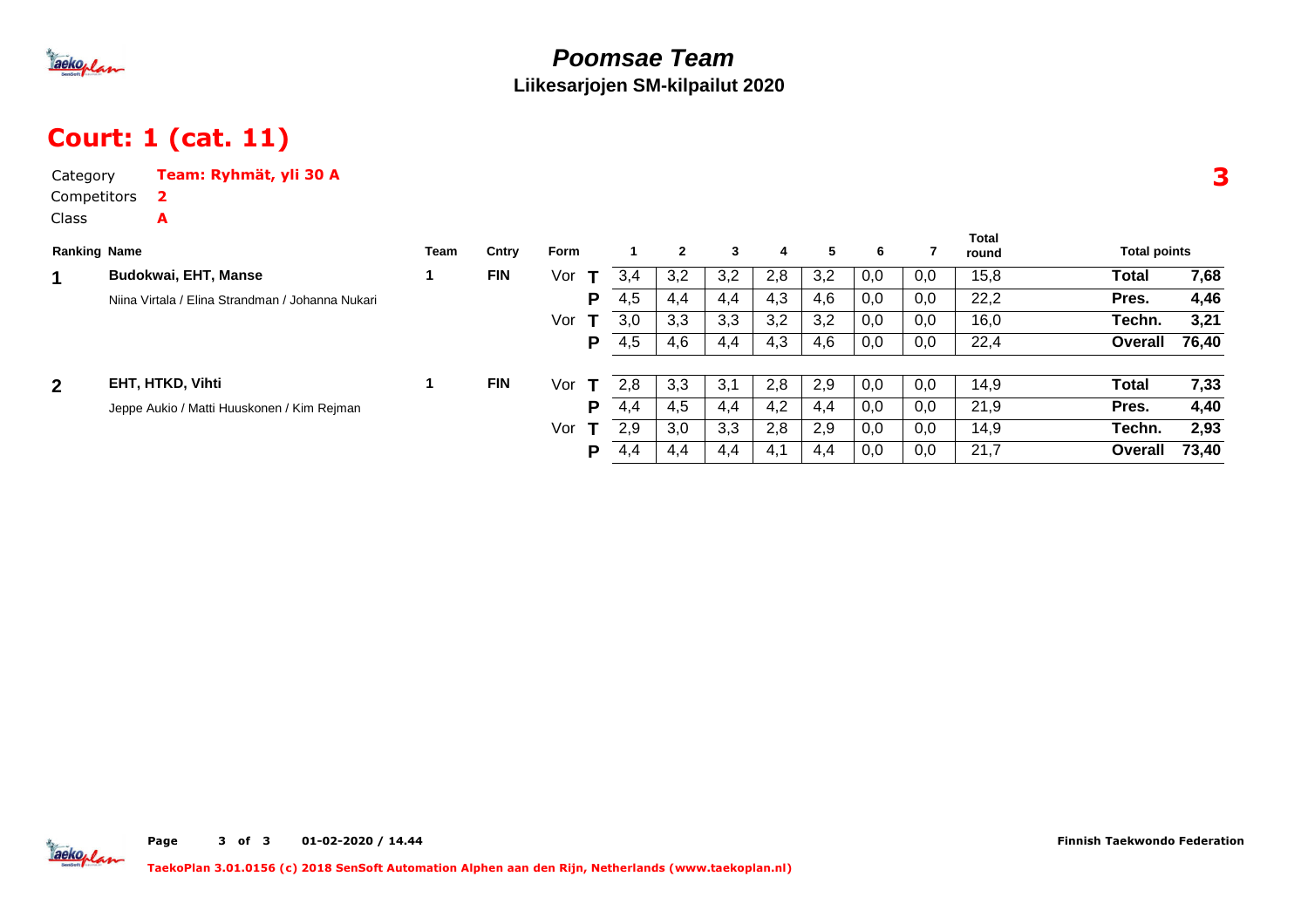

# Court: 1 (cat. 7)

| Category    |    | <b>Free Ind: Freestyle Male A</b> |      |                              |            |                    |              |                |     |     |     |     |     |                |                |                   |
|-------------|----|-----------------------------------|------|------------------------------|------------|--------------------|--------------|----------------|-----|-----|-----|-----|-----|----------------|----------------|-------------------|
| Competitors |    | 3                                 |      |                              |            |                    |              |                |     |     |     |     |     |                |                |                   |
| Class       |    | A                                 |      |                              |            |                    |              |                |     |     |     |     |     |                |                |                   |
| Ranking     | ID | Name                              | Team | Cntry                        |            | Form               | $\mathbf{1}$ | $\overline{2}$ | 3   | 4   | 5   | 6   | 7   | Round<br>total | Averages       |                   |
| 1           | 31 | <b>Christian Kamphuis</b>         |      |                              |            | $\mathbf T$<br>Vor | 3,3          | 2,9            | 2,6 | 2,8 | 3,0 | 0,0 | 0.0 | 14,6           | <b>Total</b>   | $\overline{5,37}$ |
|             |    |                                   |      |                              | <b>FIN</b> | Р                  | 2,6          | 1,9            | 2,2 | 2,6 | 2,7 | 0,0 | 0,0 | 12,0           | Pres.          | 2,47              |
|             |    |                                   |      | Taekwondourheilijat 2011     |            | Vor                | 0,0          | 0,0            | 0,0 | 0,0 | 0,0 | 0,0 | 0,0 | 00,0           | Techn.         | 2,90              |
|             |    |                                   |      |                              |            | P                  | 0,0          | 0,0            | 0,0 | 0,0 | 0,0 | 0,0 | 0,0 | 00,0           | Overall        | 26,60             |
| $\mathbf 2$ | 17 | <b>Ville Hynninen</b>             |      |                              |            | Vor<br>т           | 2,8          | 2,2            | 2,2 | 2,7 | 2,4 | 0,0 | 0,0 | 12,3           | <b>Total</b>   | 4,40              |
|             |    |                                   |      |                              | FIN        | Р                  | 2,1          | 1,5            | 1,9 | 2,1 | 1,9 | 0,0 | 0,0 | 09,5           | Pres.          | 1,97              |
|             |    |                                   |      | Herttoniemen Taekwondo Hwang |            | Vor<br>т           | 0,0          | 0,0            | 0,0 | 0,0 | 0,0 | 0,0 | 0,0 | 00,0           | Techn.         | 2,43              |
|             |    |                                   |      |                              |            | P                  | 0,0          | 0,0            | 0,0 | 0,0 | 0,0 | 0,0 | 0,0 | 00,0           | Overall        | 21,80             |
| 3           | 34 | Luca Leskinen                     |      |                              |            | Vor<br>т           | 2,3          | 2,1            | 1,1 | 1,9 | 2,0 | 0,0 | 0,0 | 09,4           | <b>Total</b>   | 3,57              |
|             |    |                                   |      |                              | <b>FIN</b> | Р                  | 1,8          | 1,4            | 0.9 | 1,8 | 1,5 | 0,0 | 0,0 | 07,4           | Pres.          | 1,57              |
|             |    | Taekwondourheilijat 2011          |      |                              |            | т<br>Vor           | 0,0          | 0,0            | 0,0 | 0,0 | 0,0 | 0,0 | 0,0 | 00,0           | Techn.         | 2,00              |
|             |    |                                   |      |                              |            | Р                  | 0,0          | 0,0            | 0,0 | 0,0 | 0,0 | 0,0 | 0,0 | 00,0           | <b>Overall</b> | 16,80             |
|             |    |                                   |      |                              |            |                    |              |                |     |     |     |     |     |                |                |                   |